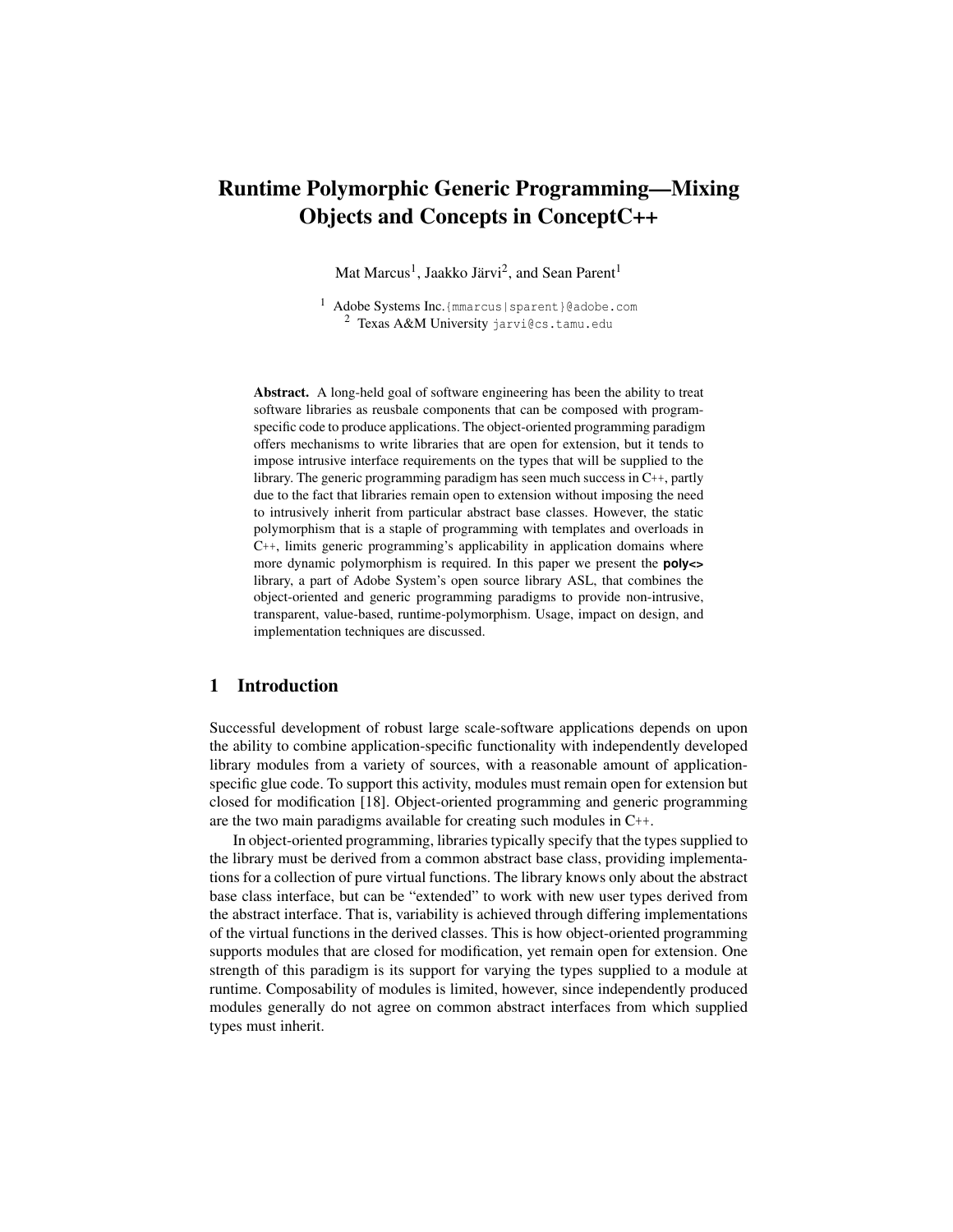The paradigm of generic programming, pioneered by Stepanov, Musser and their collaborators [16, 19], is based on the principle of decomposing software into efficient components which make only minimal assumptions about other components, allowing maximum flexibility in composition [7]. C++ libraries developed following the generic programming paradigm typically rely on templates for the parametric and adhoc polymorphism they offer. Composability is enhanced as use of a library does not require inheriting from a particular abstract interface. Interfaces of library components are specified using *concepts*—collections of requirements analogous to, say, Haskell type classes [28]. The key difference to abstract base classes and inheritance is that a type can be made to satisfy the constraints of a concept retroactively, independently of the definition of the type. Also, generic programming strives to make algorithms fully generic, while remaining as efficient as non-generic "hand-written" algorithms. Such an approach is not possible when the cost of any customization is a virtual function call.

Many successful software libraries have been designed and implemented following the generic programming paradigm [1,2,6,8,22,24,25,27]. We summarize the paradigm and supporting extensions to C++ in Section 2.

In combining elements of object-oriented programming with those of generic programming, we take generic programming as the starting point, retaining its central ideas. In particular, generic programming is built upon the notion of *value types* that are assignable, copy constructible, etc. [7] The behavior expected from value types reflects that of C++'s built-in types, like **int**, **double**, and so forth. This generally assumes that types encapsulate their memory and resource management into their constructors, copy-constructors, assignment operators, and destructors, so that objects can be copied, and passed as parameters by copy, etc., without worrying about references to their resources becoming aliased or becoming dangling. Value types simplify local reasoning about programs. Explicitly managing objects on the heap and using *pass-by-reference* as the parameter passing mode makes for complex object ownership management (and object lifetime management in languages that are not garbage collected). Instead, explicitly visible mechanisms—thin wrapper types like **reference\_wrapper** in the (draft) C++ standard library [5]—are used when sharing is desired.

We would like to simultaneously enjoy the benefits of both the object-oriented and the generic programming paradigms: easily composable modules that can support dynamic polymorphism. Value semantics and dynamic polymorphism of abstract base classes are, however, not easily mixed. Indeed, libraries written following the generic programming paradigm tend to integrate with object-oriented programming only in trivial ways. Established library idioms of generic programming provide no way to use concepts to define rich interfaces that simultaneously supporting static and dynamic polymorphism. In what follows we present, in stages, the **poly**  $\leq$  library supporting construction of applications from composable generic components and use of dynamic polymorphism at the components' generic interfaces. We combine the objectoriented and generic programming paradigms to provide non-intrusive, transparent, value-based, runtime-polymorphism. The **poly**  $\leq$  library is part of Adobe System's open source *Adobe Source Library* (ASL) [1].

We use an example from the domain of graphical user interfaces (GUI) to motivate and illustrate our techniques. Adobe's *Eve*, a component of ASL, is a layout engine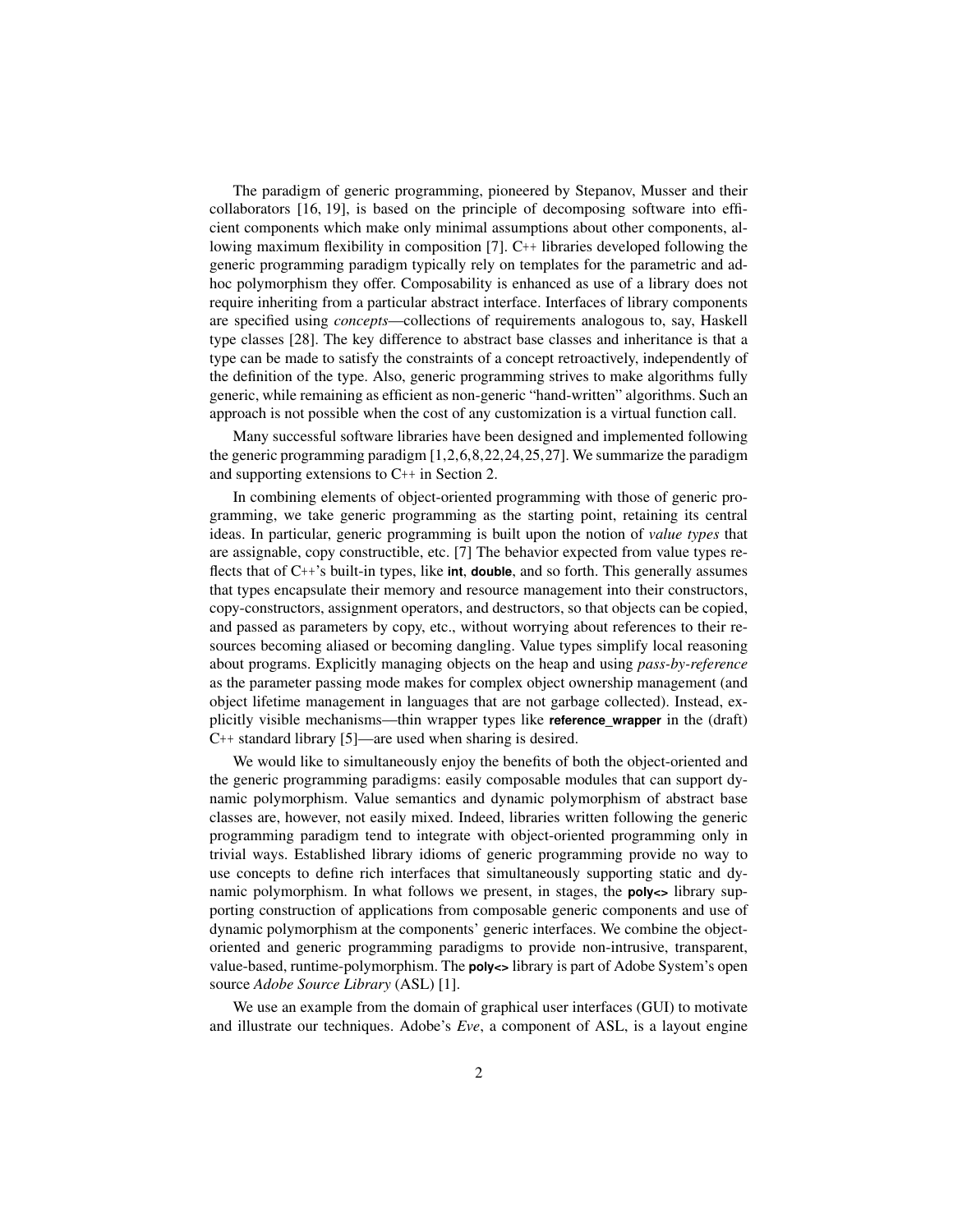that can be used to calculate positions for GUI widgets in a dialog. Our experimental version of Eve (relying on extensions to C++ described below) defines its interface in terms of concepts. In particular, we define the **Placeable** concept that requires a **measure** operation for obtaining the *extents* of a widget, and a **place** operation for effecting the placement of a widget into certain position in a window. Our layout engine can operate on different kinds and types of widgets, from the same or from different GUI frameworks, as long as the concrete widget types are adapted to conform to the **Placeable** interface. In some applications, the widget types might be known statically. In other applications, the layout can consist of varying types of widgets. Ideally, the engine itself does not need to concern itself with this distinction. Depending on the needs of the client of the layout engine, the same engine template can be instantiated either with a single specific widget type, or with a wrapper type that allows the engine to operate on an open ended set of widget types. Below, instantiating the engine with **HIViewRef** gives an engine statically bound to operate on Mac Carbon [3] widgets; we omit the definitions that make **HIViewRef** model **Placeable**. The second instantiation uses a **poly** template, explained in Section 3.4, to create a dynamically polymorphic value type, akin to an *existential type* [17].

**template** <Placeable P> **struct** layout engine { ... }

layout\_engine<HIViewRef> le; layout engine<poly<placeable>> le;

The code in the application assembling the components determines whether to use static or dynamic polymorphism. The library does not impose this decision on its clients.

Most of the techniques described here are part of ASL, some experimental features of it. The machinery presented is an extension of the ideas described in [21]. The techniques require the addition of some boilerplate code, but the crucial point is that this code is external to both to the algorithm library (corresponding to the layout engine in our example) and to the library types provided to it (the Mac OS X Carbon library in our example). We will illustrate how such transparent adaptation is possible in the sections which follow. Section 3.2 indicates where some intrusion to make libraries **poly<>**-aware can be used to gain more control when combining static and dynamic polymorphism.

We present our techniques using C++ extended with "concepts" [10], here referred to as *ConceptC++*. ConceptC++ adds constrained templates to C++, and is a likely extension to the next revision of standard  $C_{++}$ . In this article,  $C_{++}$  refers to the language as specified in its current standard [14].

# 2 Background: Generic Programming and ConceptC**++**

Generic programming is a systematic approach to designing and organizing software. It focuses on finding the most general (or abstract) formulations of algorithms together with their efficient implementations [16]. Integral to the paradigm is the organization of constraints on type parameters into *concepts*, which describe the commonly occurring abstractions in a particular domain. The archetypal example of the results of the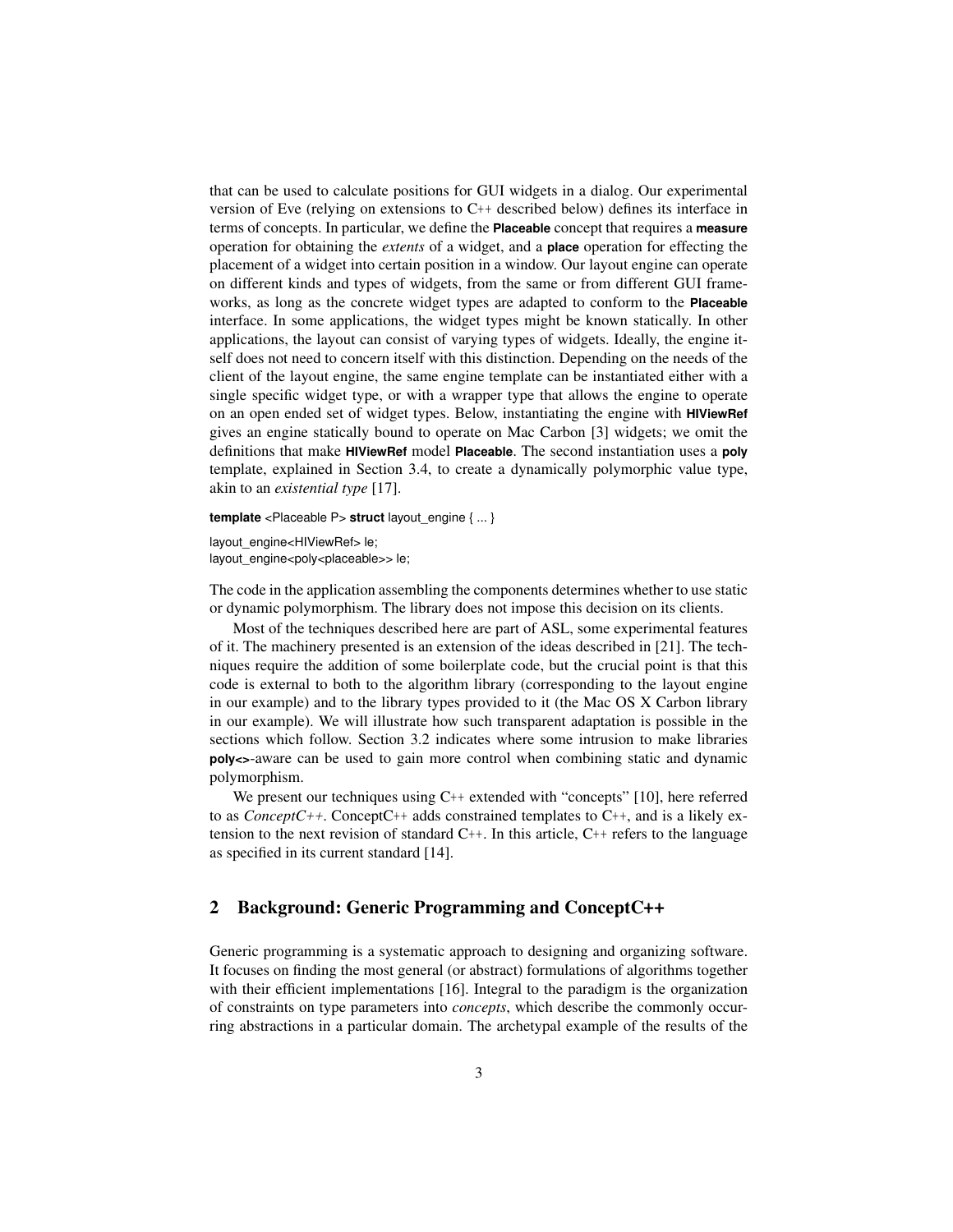generic programming approach is the Standard Template Library (STL) [27] and its documentation [4, 26].

A brief description of the established generic programming terminology is as follows: A *concept* is a collection of requirements on a type (types). We say that a type (or a tuple of types) *models* a concept whenever it satisfies all the requirements of that concept. A concept is said to *refine* another concept if its set of requirements includes all requirements of the other concept. The kinds of requirements in a concept are *valid expressions* (possibly expressed as function signatures), *associated types*, *semantic constraints*, and *complexity guarantees*. Function signatures specify the operations that must be defined for the modeling type(s). The associated types of a concept specify mappings from the modeling type(s) to other collaborating types (such as the mapping from a container to the type of its elements).

 $C_{++}$  templates are unconstrained. Generic  $C_{++}$  libraries therefore describe concepts only in the library documentation, and the constraints on type parameters of generic algorithms as part of algorithms' documentation. ConceptC++ makes concept descriptions and type parameter constraints known to the compiler, to enable modular typechecking of templates. Type-checking in ConceptC++ concerns only with the syntactic requirements of concepts.

The central language construct of ConceptC++ is **concept**, collecting a set of requirements on a type (or types). For example, the following concept **LessThanComparable** requires that the "less than" operator, **<**, is defined for any type that models the concept:

```
concept LessThanComparable<typename T> {
 bool operator<(T, T);
```
}

C++ allows defining the operator **<** as a member or as a non-member function; for some types it comes built-in. Concepts are not concerned with how the operator has been defined: any means is adequate to satisfy the requirement.

ConceptC++ requires an explicit declaration to establish that a particular type (or a parametrized class of types) is a model of a concept. These declarations are called *concept maps*. The following two declarations state that the **int** and **complex<double>** types are models of the **LessThanComparable** concept:

```
concept_map LessThanComparable<int> { }
```

```
concept_map LessThanComparable<complex<double> > {
 bool operator<(complex<double> a, complex<double> b) { return abs(a) < abs(b); }
}
```
The two definitions differ in how **LessThanComparable**'s requirements are satisfied. For **int**, the built-in **<** operator for integers provides the required implementation; for **complex<double>**, the definition in the body of the concept map is used. For a concept map to type check, for each of its requirements an implementation must be present in the concept map's body, or found in the scope where the concept map is defined.

Concept maps can be templates. In the following, all instances of the standard **pair** template are declared to be **LessThanComparable**:

#### **template** <**typename** T, **typename** U>

**requires** LessThanComparable<T>, LessThanComparable<U>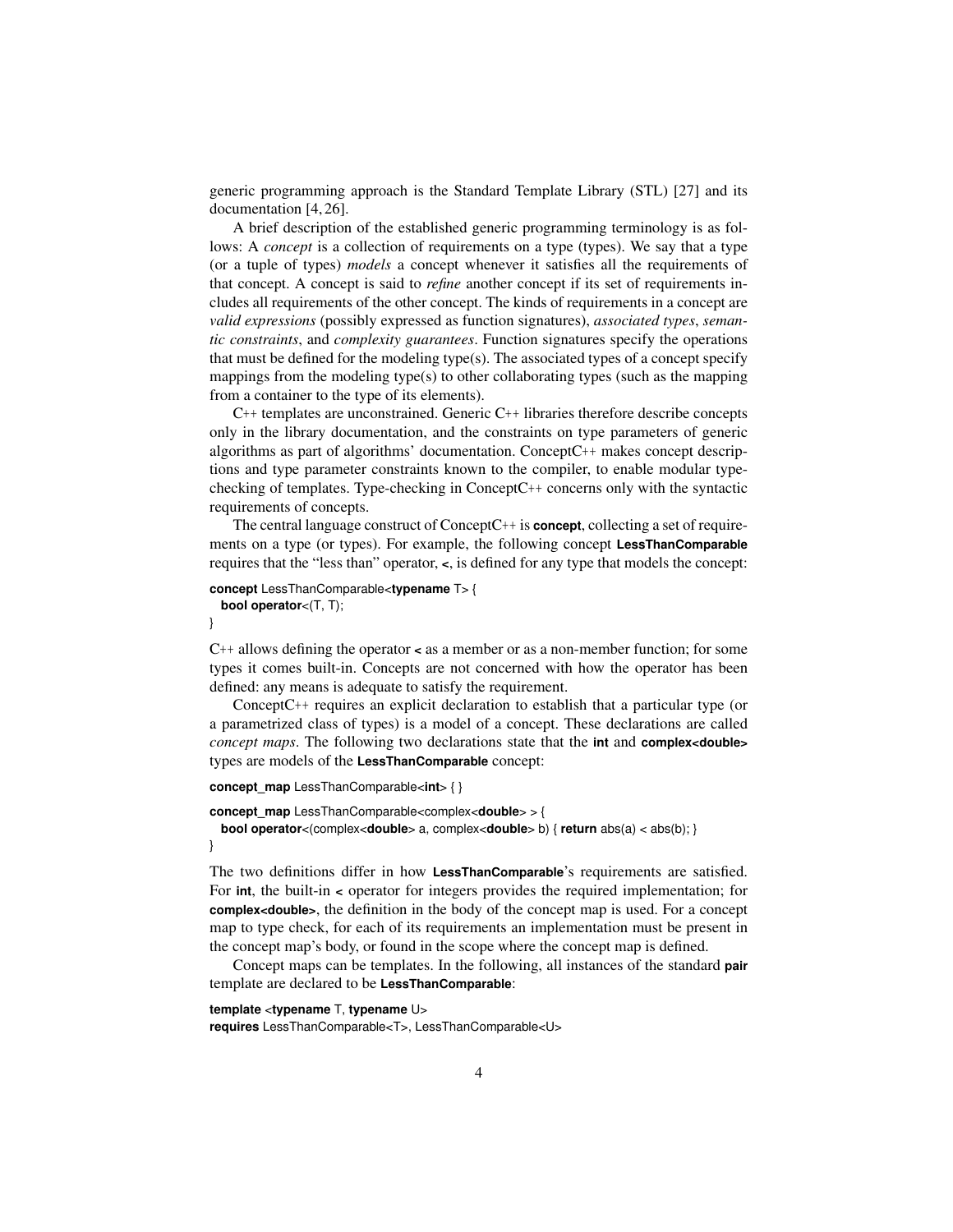```
concept_map LessThanComparable<pair<T, U> > {
  bool operator<(const pair<T, U>& a, const pair<T, U>& b) {
    return a.first < b.first || (!(b.first < a.first) && a.second < b.second);
  }
}
```
The simple generic function **min\_element** below uses the **LessThanComparable** concept as a constraint. Constraints on type parameters are stated in the **requires** clauses of templates. Bodies of templates are type-checked assuming the constraints in the **requires** clauses are satisfied. Correspondingly, at template instantiation, the type-checker checks that the template arguments satisfy the constraints in the **requires** clauses.

#### **template** <**typename** Iter>

```
requires ForwardIterator<Iter>, LessThanComparable<Iter::value_type>
Iter min_element(Iter first, Iter last) {
  Iter best = first;
  while (first != last) { if (*first < *best) best = first; ++first; }
  return best;
}
```
The **ForwardIterator** concept that appears in the constraints of **min\_element** is shown in Figure 1. This concept provides basic iteration capabilities. The dereferencing operator ∗ gives the value that an iterator refers to. The **++** operator advances the iterator to the next element. Equality comparison is used to decide when the end of the sequence is reached. Requirements for the operators **==** and **!=** are not stated directly in the body of **ForwardIterator**, but are obtained through *refinement* of another concept **EqualityComparable** (not shown). Syntax of refinement is that of inheritance between classes. The associated type **value\_type** denotes the type of the value that the iterator refers to. A **requires** clause in the body of a concept can be used to place additional constraints on the parameters or associated types of a concept. Here, **value\_type** must model **CopyConstructible**, which is one of the (draft) standard concepts and has its expected meaning. Examples of models of **ForwardIterator** include all pointer types and the iterator types of standard containers.

```
concept ForwardIterator<typename Iter> : EqualityComparable<Iter>, CopyConstructible<Iter> {
 typename value_type;
 requires CopyConstructible<value_type>;
```

```
value_type& operator∗(Iter);
Iter& operator++(Iter&);
Iter operator++(Iter&, int);
```

```
}
```
Fig. 1. The **ForwardIterator** concept (simplified from the one in the STL).

The **min\_element** algorithm works for any sequence of values defined as a pair of iterators, as long as the iterator type is a model of the **ForwardIterator** concept and the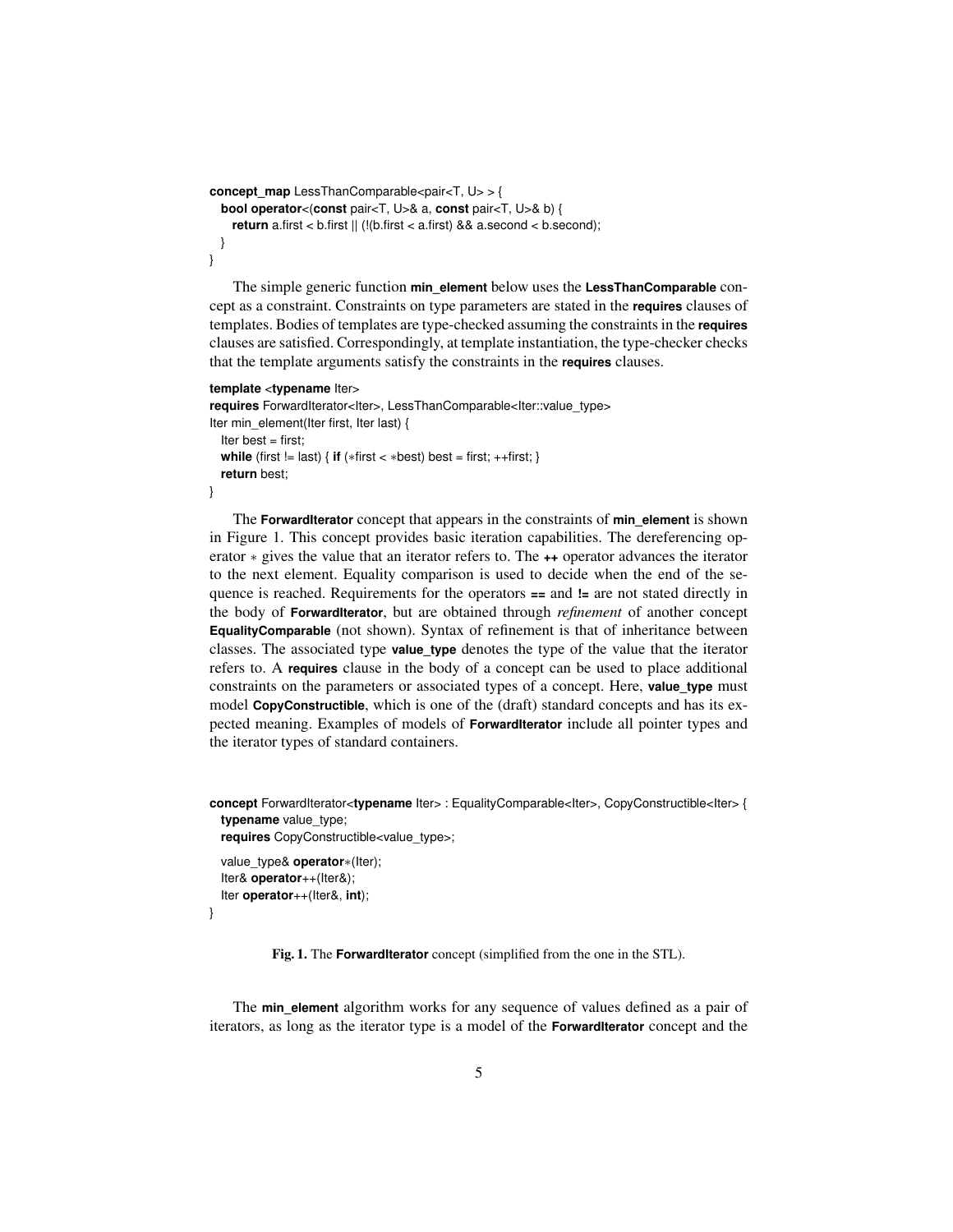iterator's value type is a model of **LessThanComparable**. Assuming the concept map definition for **complex<double>** we showed above, the following call satisfies the constraints of **min\_element**. The invocation of operator **<** in the body of **min\_element** then calls the definition given in the concept map.

```
vector<complex<double> > cd;
// fill cd with values
complex<double> smallest = min_element(cd.begin(), cd.end());
```
A concept definition can be preceded with the keyword **auto** to signify that no explicit concept map is necessary to establish a *models* relation between a type and a concept—structural conformance to the requirements suffices. Simple concepts with only a few requirements are typically defined as **auto**. Concept maps can be written explicitly for **auto** concepts as well.

ConceptC++ provides a syntactic shortcut for succinctly expressing constraints directly in the template parameter list: instead of the keyword **typename**, a concept name then precedes a template parameter. The following function signature uses the shortcut to constrain **Iter** to be a model of **ForwardIterator**:

**template** <ForwardIterator Iter> **requires** LessThanComparable<Iter::value\_type> Iter min\_element(Iter first, Iter last);

Same shortcut works for associated types. The declaration **CopyConstructible value\_type;** can replace the following lines in Figure 1:

```
typename value_type;
```
**requires** CopyConstructible<value\_type>;

For a detailed description of the language features of ConceptC++, see [10, 11].

## 3 Development

In these sections, we present the **poly** library, comprising machinery for creating nonintrusive runtime-polymorphic value wrappers, parametrized by concept. We discuss several use cases, including non-intrusive heterogeneous containers and the retroactive addition of runtime polymorphism to a templated interface of a generic library. Except for code to fully leverage concept refinement, discussed in Section 3.2, the machinery does not intrude upon the generic library or upon the types to be used as inputs to the library routines.

Programmers often are faced with the need to maintain heterogeneous collections of related objects. In the object-oriented paradigm, a container of pointers to abstract base classes is the preferred implementation technique. However this requires that the objects to be stored must inherit from a particular base class. We maintain that the choice of whether an object will be used polymorphically—with a particular fixed interface specified by a base class—is not one which should be made at class definition time.

We expand on the generic layout engine example introduced in Section 1 to illustrate our use cases. Figure 2 shows the definition of the engine, as a class template that can be instantiated with any type that models the **Placeable** concept: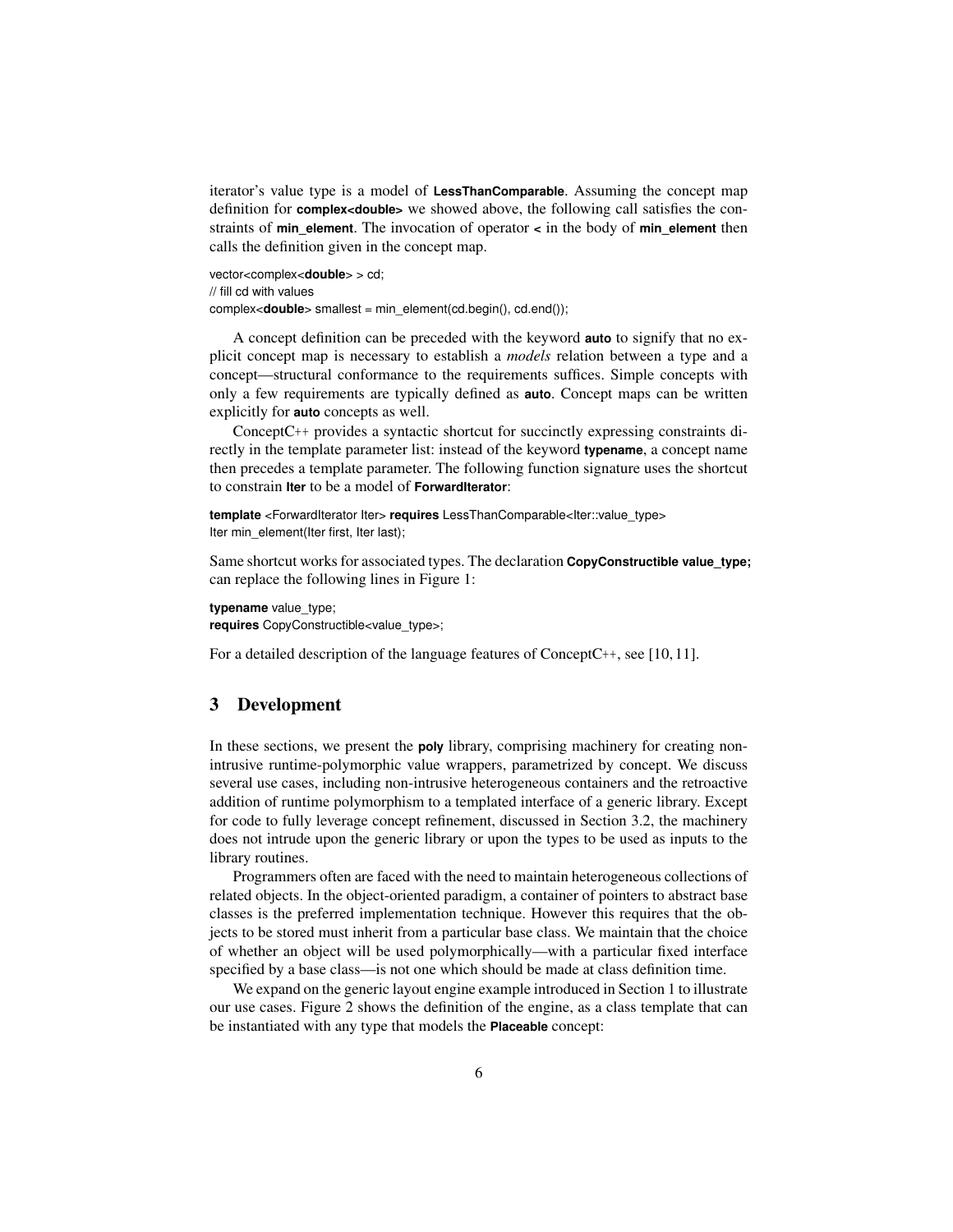```
concept Placeable <typename T> : Copyable<T> {
 void measure(T& t, extents_t& result);
 void place(T& t, const place_data_t& place_data);
}
```
The **append** member function adds widgets to the a layout "problem". The **solve** member function uses the **measure** operation from **Placeable** to query the extents of each widget, calculates a solution satisfying the layout constraints (not shown), and finally invokes the **Placeable**'s **place** operation to inform each widget of its calculated location. The three vectors **placeable\_m**, **extents\_m**, **place\_data** hold, respectively, the widgets to be placed, their extents, and ultimately the positioning information for the widgets, as computed by the layout engine.

```
template <Placeable P>
struct layout engine {
 void append(P placeable) { placeables_m.push_back(placeable); }
 void solve() {
   extents_m.resize(placeables_m.size());
   for(int i = 0; i != placeables_m.size(); ++i) measure(placeables_m[i], extents_m[i]);
   // ''solve'' layout constraints and update place_data_m
   for(int i = 0; i != placeables m.size(); ++i) place(placeables m[i], place data m[i]);
 }
 vector<extents_t> extents_m;
 vector<P> placeables_m;
 vector<place_data_t> place_data_m;
}
```
Fig. 2. A simplified layout engine modeled after Eve.

The layout engine is a generic collection where the type of the values stored in the collection is parametrized. We can instantiate the engine in a straightforward manner to accept widgets of a particular type, e.g. as **layout\_engine<HIViewRef>**, provided that a suitable concept map exists. In the code below, we omit the definitions of the **measure** and **place** functions that contain the Mac Carbon specific code for measuring of extents and placing of widgets:

```
void measure(HIViewRef& t, extents t& result) { ... };
void place(HIViewRef& t, const place_data_t& place_data) { ... };
concept_map Placeable<HIViewRef> {}
```
In this case, the layout engine can be viewed as a homogeneous container of **HIViewRef**s. In some cases, however, it is desirable to use the engine with more than one (unrelated type). That is, we sometimes wish to view the engine as a *heterogeneous* container. To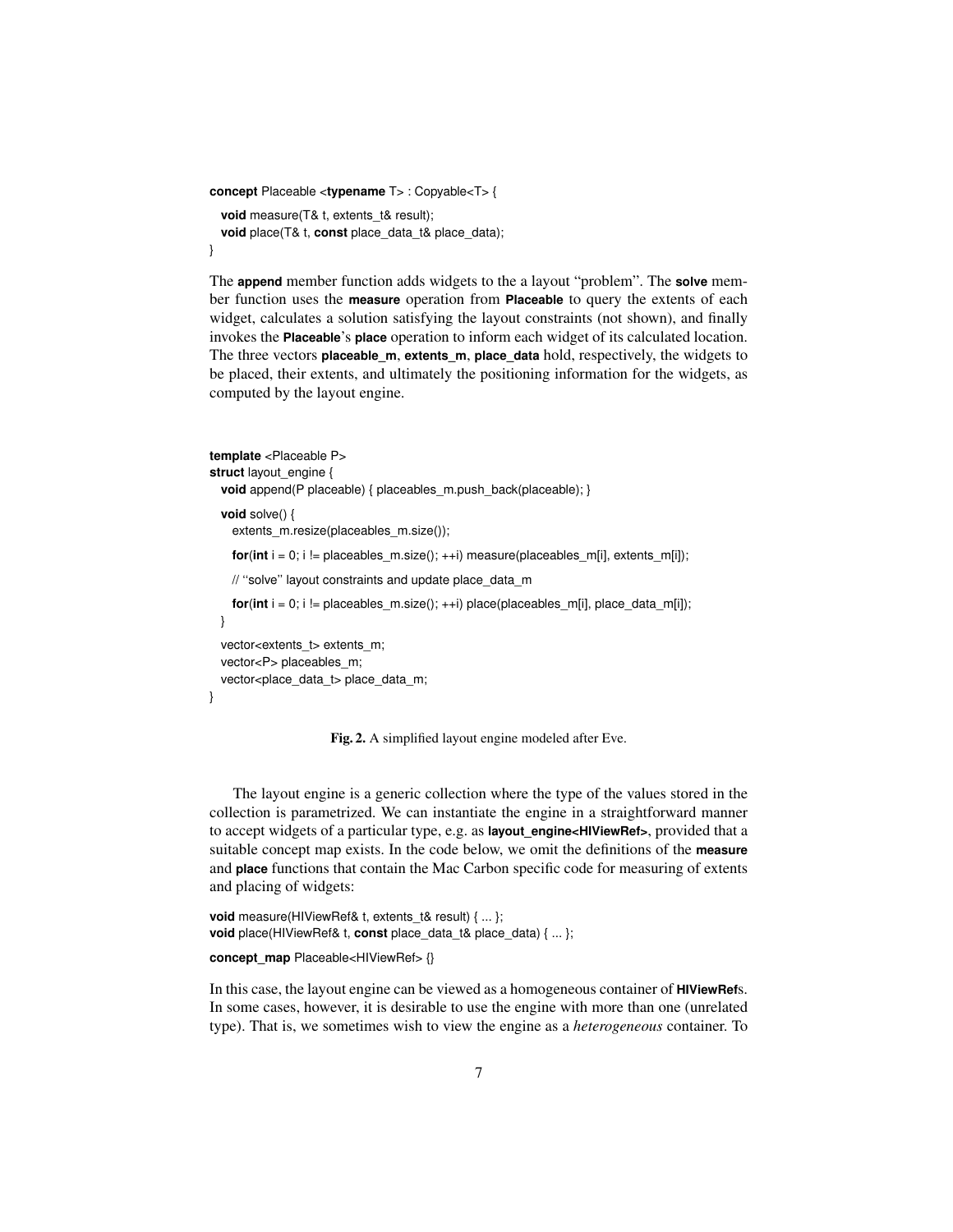support this in a non-intrusive manner means that the code of Figure 2 and the **Placeable** concept must remain unchanged.

To use a template interface in a runtime polymorphic manner, an abstract class (and some boilerplate) must be created for each concept in the interface—no further adaptation is required at the individual class or function level. We introduce the **poly** library machinery in stages. We begin with a concrete type modeling the **Placeable** concept, then refactor it through a series of stages until all of our design goals are achieved. Finally, Section 3.4 presents an outline of the general purpose **poly**  $\leq$  library that seeks to encapsulate the boilerplate code required when creating non-intrusive, runtime polymorphic, value classes. In its final form then, the instantiation of the heterogeneous layout engine is written as **layout\_engine<poly<placeable>>**. The **placeable** type defines a member function for each function requirement of the **Placeable** concept, the **poly** template integrates this definition with the supporting machinery.

## 3.1 Implementing polymorphic value types

The ability to copy values is a prevalent requirement for type parameters of generic functions. specifically, this means that the types have a public copy constructor and an assignment operator. We capture these requirements in the **Copyable** concept:

#### **concept** Copyable <**typename** T> : std::CopyConstructible<T>, std::Assignable<T> {}

Users of the layout engine must instantiate it with a type that is a model of **Placeable** and thus **Copyable** as well, since **Placeable** refines **Copyable**. We demonstrate with a minimal **Placeable** type, **Widget**, that we carry over to further examples. Here, the task of the concept map is to map non-member functions to member functions.

```
struct Widget {
  Widget& operator=(const Widget&) { ... }
  Widget(const Widget&) { ... }
  void measure(extents t& result) { ... }
  void place(const place_data_t& place_data) { ... }
  ...
};
concept_map Placeable<Widget> {
  void measure(Widget& x, extents_t& result) { x.measure(result); }
  void place(Widget& x, const place_data_t& place_data) { x.place(place_data); }
}
```
With the concept map for **Widget**s in place, the instantiation **layout** engine <**Widget**> is possible. *Static polymorphism* is the name of the mechanism that allows users to instantiate the engine with **Widget** or with **HIViewRef**. The widget type accepted by the layout engine's **append** function is fixed (either to **HIViewRef** or **Widget**), and cannot vary at runtime.

In C++, *runtime polymorphism* is achieved through base class pointers or references, not values. A possible approach to allow the layout engine to work with both **HIViewRef**s and **Widget**s at the same time would to define an abstract class corresponding to the **Placeable** concept, and make pointers to that base class models of **Placeable**. In general, however, pointers go hand in hand with heap allocation, lifetime management, and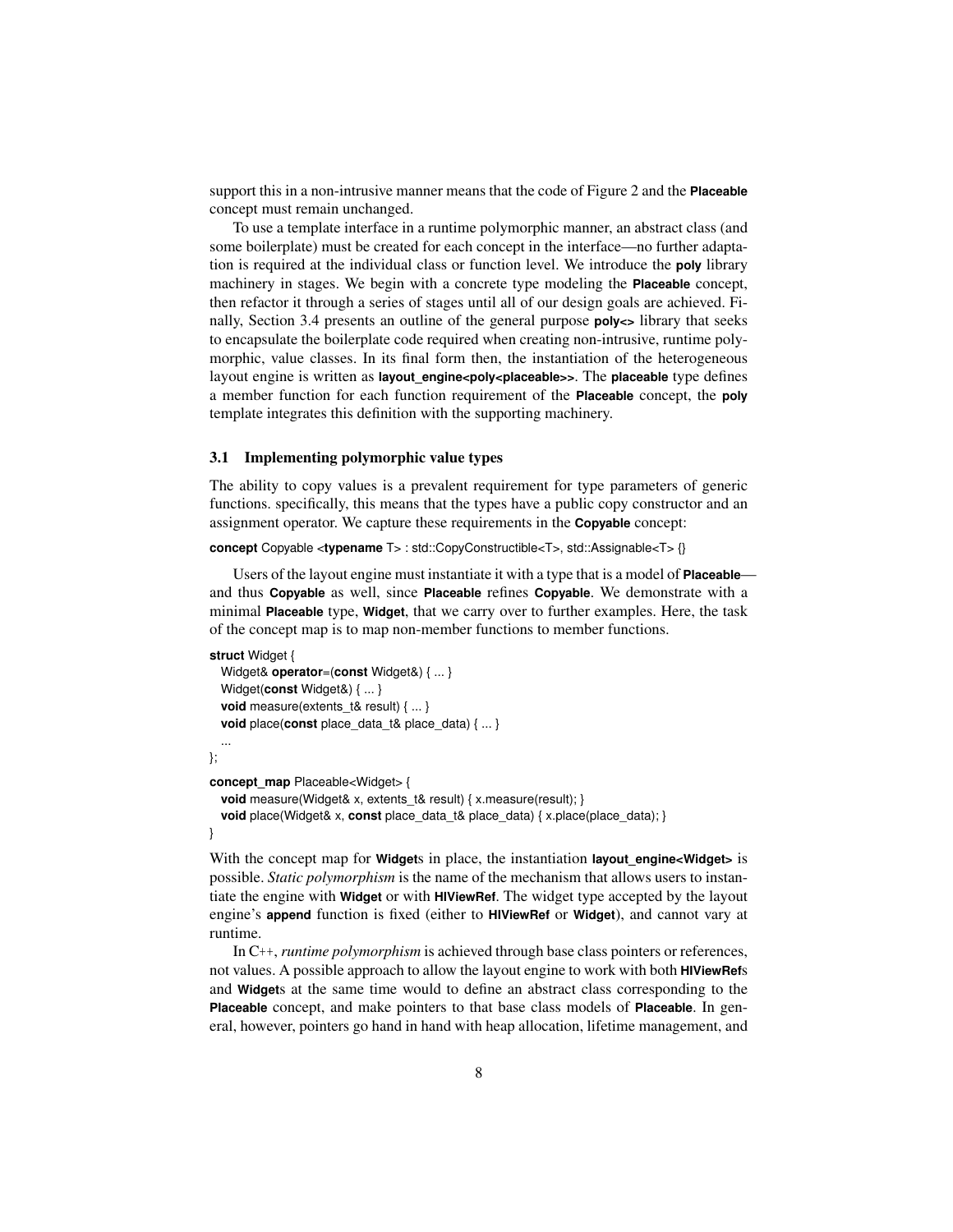shared reference issues. We can instead retain value semantics by separating concrete types into several components, following the Bridge pattern [9]. We begin by replacing the **Widget** class with the "handle" and "body" classes in Figure 3.

```
struct PlaceableInterface {
 virtual void measure(extents_t& result) = 0;
  virtual void place(const place_data_t& place_data) = 0;
  virtual void assign(const PlaceableInterface& x) = 0;
  virtual PlaceableInterface∗ clone() const = 0;
  virtual ~PlaceableInterface() {}
};
struct WidgetImplementation : PlaceableInterface {
  void measure(extents t& result) { ... }
 void place(const place_data_t& place_data) { ... }
  void assign(const PlaceableInterface& x) { ... }
  PlaceableInterface∗ clone() const { ... }
  // data members
};
struct PlaceableHandle {
  void measure(extents_t& result) { interface_m−>measure(result); }
  void place(const place_data_t& place_data) { interface_m−>place(place_data); }
  PlaceableHandle(const PlaceableHandle& x) : interface_m(x.interface_m−>clone()) {}
  PlaceableHandle(const WidgetImplementation& x)
    : interface_m(new WidgetImplementation(x)) {}
  PlaceableHandle& operator=(const PlaceableHandle& x)
    { interface_m−>assign(∗x.interface_m); return ∗this; }
  std::scoped_ptr<PlaceableInterface> interface_m;
};
concept_map Placeable<PlaceableHandle> {
  void measure(PlaceableHandle& x, extents_t& result) { x.measure(result); }
  void place(PlaceableHandle& x, const place_data_t& place_data) { x.place(place_data); }
}
```
Fig. 3. The **WidgetImplementation**, **PlaceableInterface**, and **PlaceableHandle** classes.

The body class consists of two parts: **PlaceableInterface** and **WidgetImplementation**. The former is the runtime polymorphism layer, the latter encapsulates code specific to the concrete widget type. The handle class **PlaceableHandle** behaves like a **Placeable** value, supporting copy construction and assignment. It delegates all calls to its member functions to **PlaceableInterface**. Copying and assignment of **PlaceableInterface** are implemented with **clone** and **assign** member functions.

With this use of the Bridge pattern we have achieved value-based runtime polymorphism, but with the cost of intruding upon the **Widget** type. We can rectify this with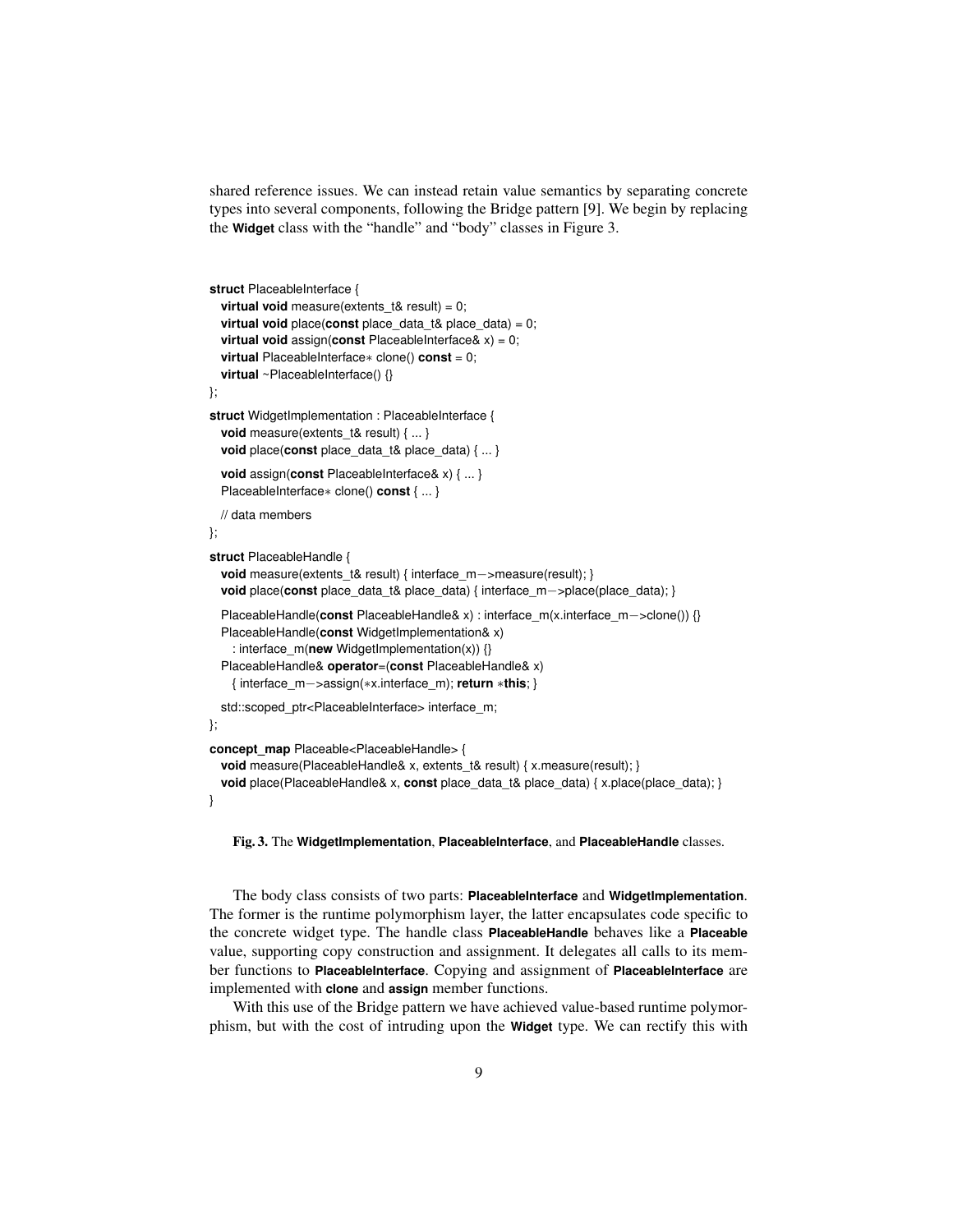the help of templates. Instead of reimplementing **Widget**, we define a generic wrapper (**PlaceableImplementation**) for all **Placeable** widget types. We also change the handle's constructor to accept any **Placeable** type, and wrap it with **PlaceableImplementation**. The new configuration is shown in Figure 4.

```
template <Placeable T>
struct PlaceableImplementation : PlaceableInterface {
  void measure(extents_t& result) { Placeable<T>::measure(placeable_m, result); }
  void place(const place_data_t& place_data)
    { Placeable<T>::place(placeable_m, place_data); }
  void assign(const PlaceableInterface& x);
  PlaceableImplementation(const T& x) : placeable m(x) {}
  PlaceableImplementation∗ clone() const
    { return new PlaceableImplementation<T>(placeable_m); }
  T placeable_m;
};
struct PlaceableHandle {
  ...
  template <typename T>
  PlaceableHandle(const T& x) : interface_m(new PlaceableImplementation<T>(x)) {}
  ...
};
```
Fig. 4. A generic "handle-body" class bundle for **Placeable** types. The only change to **PlaceableHandle** class from Figure 3 is making the constructor a template. The **PlaceableImplementation** template implements its member functions by delegating to an arbitrary wrapped concrete **Placeable** type. The definitions of **PlaceableInterface** and the concept map for **PlaceableHandle** are unchanged, and not shown.

With concept maps, any type (with suitable capabilities) can be made to model **Placeable**, and **PlaceableImplementation** can wrap any **Placeable** type. Adaptation of widget types first to the layout engine's interface and then to be usable as a run-time polymorphic value in that interface, is thus completely transparent and non-intrusive. The following code illustrates:

```
layout_engine<PlaceableHandle> le;
HWND x; Widget w;
```
le.append(x); le.append(w);

// equivalent, via implicit construction, to le(PlaceableHandle(x)), etc.

### 3.2 Refinement

...

So far we have achieved a form of non-intrusive value-based runtime-polymorphism: we can wrap different placeable types inside of an external **PlaceableHandle** template. In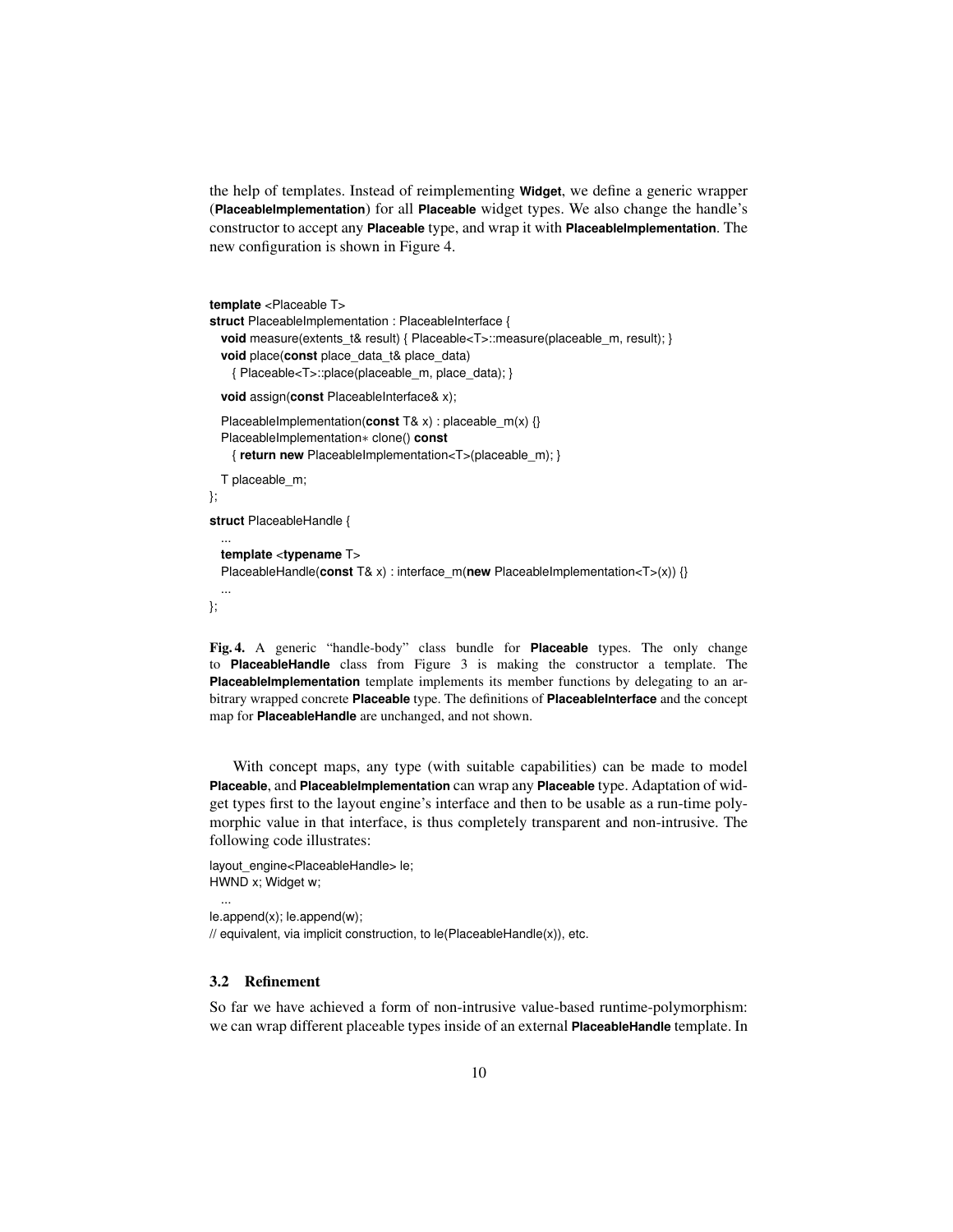this way a single instance of a generic algorithm can support types unknown at compile time. This section extends our solution with the dynamic counterparts of the concept *refinement* relation and with overloading based on concepts.

Some widgets can only provide accurate information on their extents with a twopass measurement. Examples include text boxes where the justified height of the text depends on the width. To support multi-pass measurement, we define the following concept as a refinement of **Placeable**:

### **concept** PlaceableTwopass <**typename** T> : Placeable<T> {

**void** measure\_vertical(T& t, extents\_t& horizontal\_result, **const** place\_data\_t& place\_data); }

ConceptC++ supports "concept-based" overloading, where the entailment relation between constraints is taken into consideration when selecting the best overload [15]. For example, we show two overloads for the **adjust\_measurement** function below, first for **Placeable** types, the second for types that additionally model **PlaceableTwopass**. These functions are called from the layout engine's **solve** routine. In our simplified example, assume that **adjust\_measurement** is empty for **Placeable** types, and that it obtains and exploits the second pass vertical measurement for **PlaceableTwopass** types. Further details of the implementations of the functions are not important here.

```
template <Placeable T>
void adjust_measurement(const T& t, extents_t& e, const place_data_t& m) {}
template <PlaceableTwopass T>
void adjust_measurement(const T& t, extents_t& e, const place_data_t& m) {
    ...
 measure_vertical(t, e, m);
    ...
```
}

When all types are statically known, the matching function with the most specific constraints is selected. Thus far, we have only defined a handle class for **Placeable** types, and if we wrap a widget supporting two-pass placement in a **Placeable** handle, the overloads for the more refined concept will not apply. If the bundle of classes in Figure 4 is extended according to the concept refinement relation, we can select a more refined handle class to wrap a client type.

Figure 5 shows the refined class bundle. The **PlaceableTwopassInterface** class inherits from the **PlaceableInterface** and adds the new virtual function **measure\_vertical**. The **PlaceableTwopassImplementation** provides implementations for the pure virtual functions of **PlaceableTwopassInterface**. These implementations again delegate to the refined concept. Some repetition is necessary here: rather than only implementing the new member functions of **PlaceableTwopassInterface**, it is necessary to implement those, and all member functions that **PlaceableTwopassInterface** obtains via inheritance. One reason why the repetition is necessary is that it is not possible to parametrize over concept names in ConceptC++. The role of **PlaceableTwopassHandle** is exactly analogous to that of **PlaceableHandle**, and of course a concept map is necessary to make the new handle type a model of **PlaceableTwopass**.

This solution is sufficient if we can use either one of the handles for all widgets in a given layout task. If, however, some widgets do not support two-pass layout, the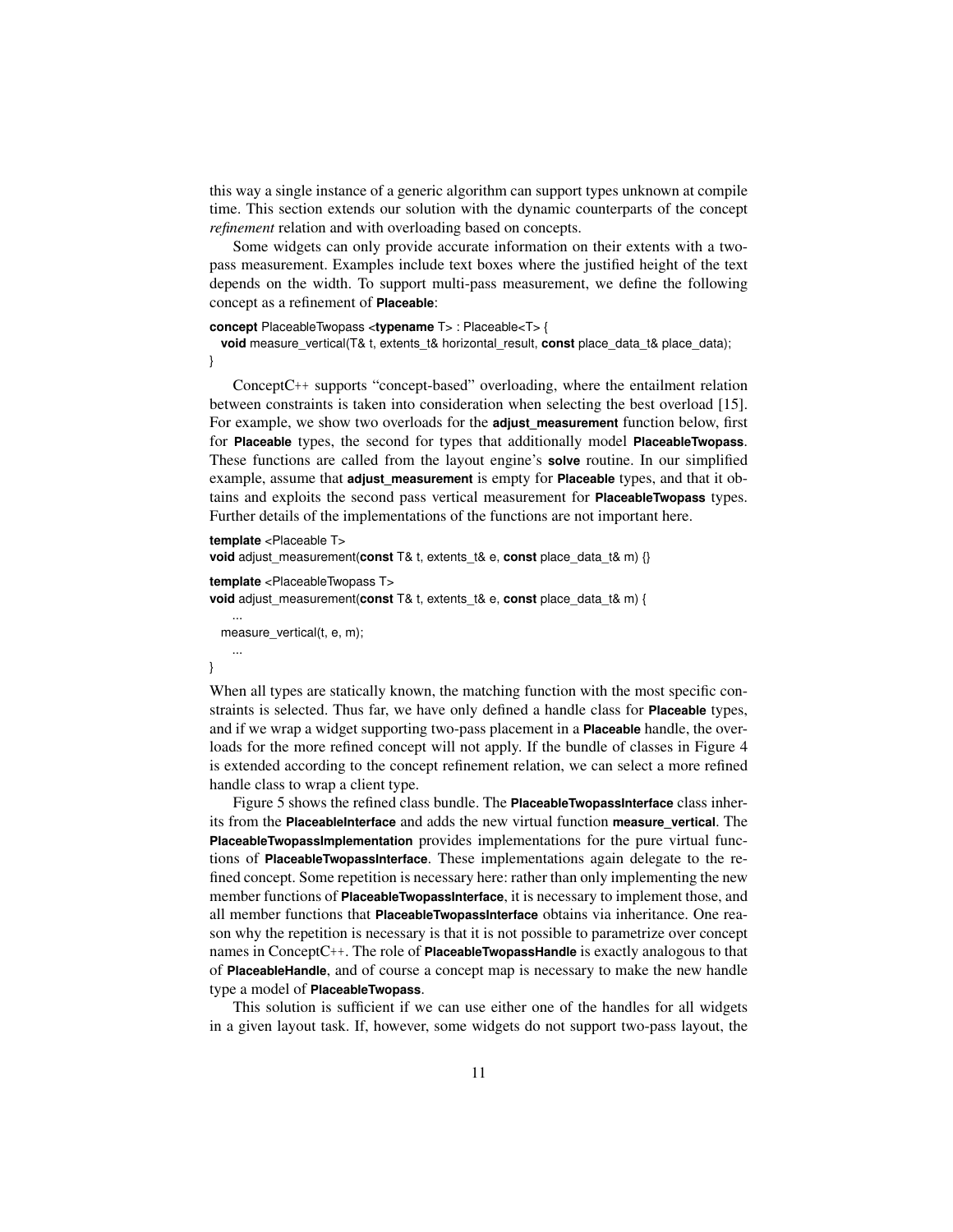```
struct PlaceableTwopassInterface : PlaceableInterface {
 virtual PlaceableTwopassInterface∗ clone() const = 0;
 virtual void measure_vertical(extents_t& horizontal_result,
                               const place data t& place data) = 0;
};
template <typename T>
struct PlaceableTwopassImplementation : PlaceableTwopassInterface {
 void measure(extents_t& result)
   { PlaceableTwopass<T>::measure(placeable_twopass_m, result); }
 void place(const place_data_t& place_data)
   { PlaceableTwopass<T>::place(placeable_twopass_m, place_data); }
 void measure vertical(extents t& horizontal result, const place data t& place data)
   { PlaceableTwopass<T>::measure_vertical(placeable_twopass_m,
                                          horizontal result, place data); }
 void assign(const PlaceableInterface& x);
 PlaceableTwopassImplementation∗ clone() const;
 PlaceableTwopassImplementation(const T& x) : placeable_twopass_m(x) {}
 T placeable_twopass_m;
};
struct PlaceableTwopassHandle {
 void measure(extents_t& result) { interface_m−>measure(result); }
 void place(const place_data_t& place_data)
   { interface_m−>place(place_data); }
 void measure_vertical(extents_t& horizontal_result,
                       const place data t& place data)
   { interface_m−>measure_vertical(horizontal_result, place_data); }
  template <typename T>
  PlaceableTwopassHandle(const T& x)
   : interface_m(new PlaceableTwopassImplementation<T>(x)) {}
  PlaceableTwopassHandle& operator=(const PlaceableTwopassHandle& x)
   { interface_m.reset(x.interface_m−>clone()); return ∗this; }
  PlaceableTwopassHandle(const PlaceableTwopassHandle& x)
   : interface_m(x.interface_m−>clone()) {}
 std::scoped_ptr<PlaceableTwopassInterface> interface_m;
};
concept_map PlaceableTwopass<PlaceableTwopassHandle> {
 void measure(PlaceableTwopassHandle& x, extents_t& result);
 void place(PlaceableTwopassHandle& x, const place_data_t& place_data);
 void measure_vertical(PlaceableTwopassHandle& x, extents_t& horizontal_result,
                       const place_data_t& place_data);
```
}

Fig. 5. Refining the "handle-body" class bundle.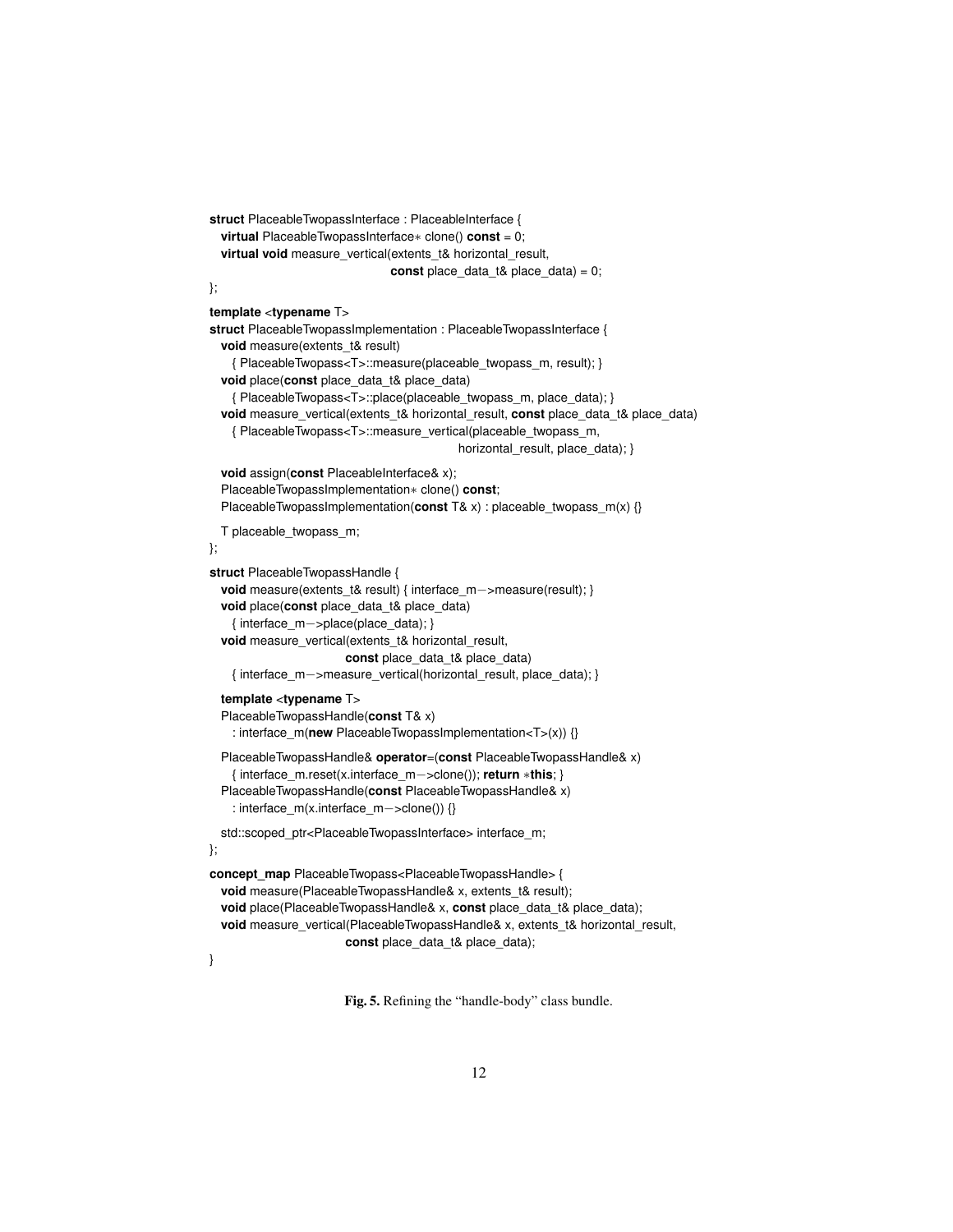layout engine must be instantiated with **PlaceableHandle**, and no overloads for two-pass layout will be found. To summarize, we have presented a non-intrusive way to make a "static" library interface support run-time polymorphism, in the sense that multiple widget types can be supported simultaneously. The static type information is also used in interfaces within the library itself, between different components of the library. The runtime polymorphism layer that we provided for a particular "entry point" is not in effect after that entry point. A single handle provides a runtime dispatching layer from a single concept to its models—the concept is still selected statically and thus refinement between concepts is based purely on static type information.

As ConceptC++'s overload resolution is based on the static type of the arguments, it is not possible to non-intrusively inject runtime polymorphism to internal library interfaces that use overloading, such as the **adjust\_measurement** functions called from **solve**. Hence, if we wish to support a form of refinement where the dynamic type affects which overloaded function to select, the dynamic type information has to be recovered with some form of "type casing". This means that the solution becomes intrusive to the generic library. The generic library, **layout\_engine** in this case, must be written to support this behavior explicitly. The library must know the handle class that corresponds to each concept it uses.

We demonstrate with the **adjust\_measurement** function. We provide a new overload that matches handle types, detects the dynamic type, and dispatches based on it. This function forwards to the previously shown **adjust\_measurement** functions. The forwarding call is qualified with the namespace of the layout library; the new overload is placed in a different namespace, together with the handle and body classes. Unqualified calls (e.g. from **solve**) to **adjust\_measurement** see the entire overload set because of C++'s argument dependent lookup. This arrangement is one way to avoid the new overload to match again leading to infinite recursion.

```
void adjust measurement(PlaceableHandle& t, extents t& e, const place data t& m) {
```

```
if (PlaceableTwopassHandle∗ p = PlaceableTwopass_cast<PlaceableTwopassInterface∗>(&t))
   layout::adjust_meaurement(∗p, e, m);
 else
   layout::adjust_meaurement(t, e, m);
}
```

```
PlaceableTwopassHandle& PlaceableTwopass_cast(PlaceableHandle& x) {
 dynamic_cast<PlaceableTwopassInterface&>(∗x.interface_m);
 return reinterpret_cast<PlaceableTwopassHandle&>(x);
```
}

The **PlaceableTwopass\_cast** function behaves like **dynamic\_cast**: it returns a null pointer if casting is not successful. When casting from a refined handle to a base handle, we rely on the fact that a handle class consists exactly of a pointer to a class derived from the corresponding interface class. For example, **PlaceableHandle**'s **place()** operation is implemented in terms of **PlaceableInterface** by jumping to the fourth entry in the vtable. Since **PlaceableTwopassInterface** inherits from **PlaceableInterface**, the vtable slots will align, and we can treat **PlaceableTwopassHandle** as fully substitutable for **PlaceableHandle**. Of course a static cast will not work for this purpose, since the type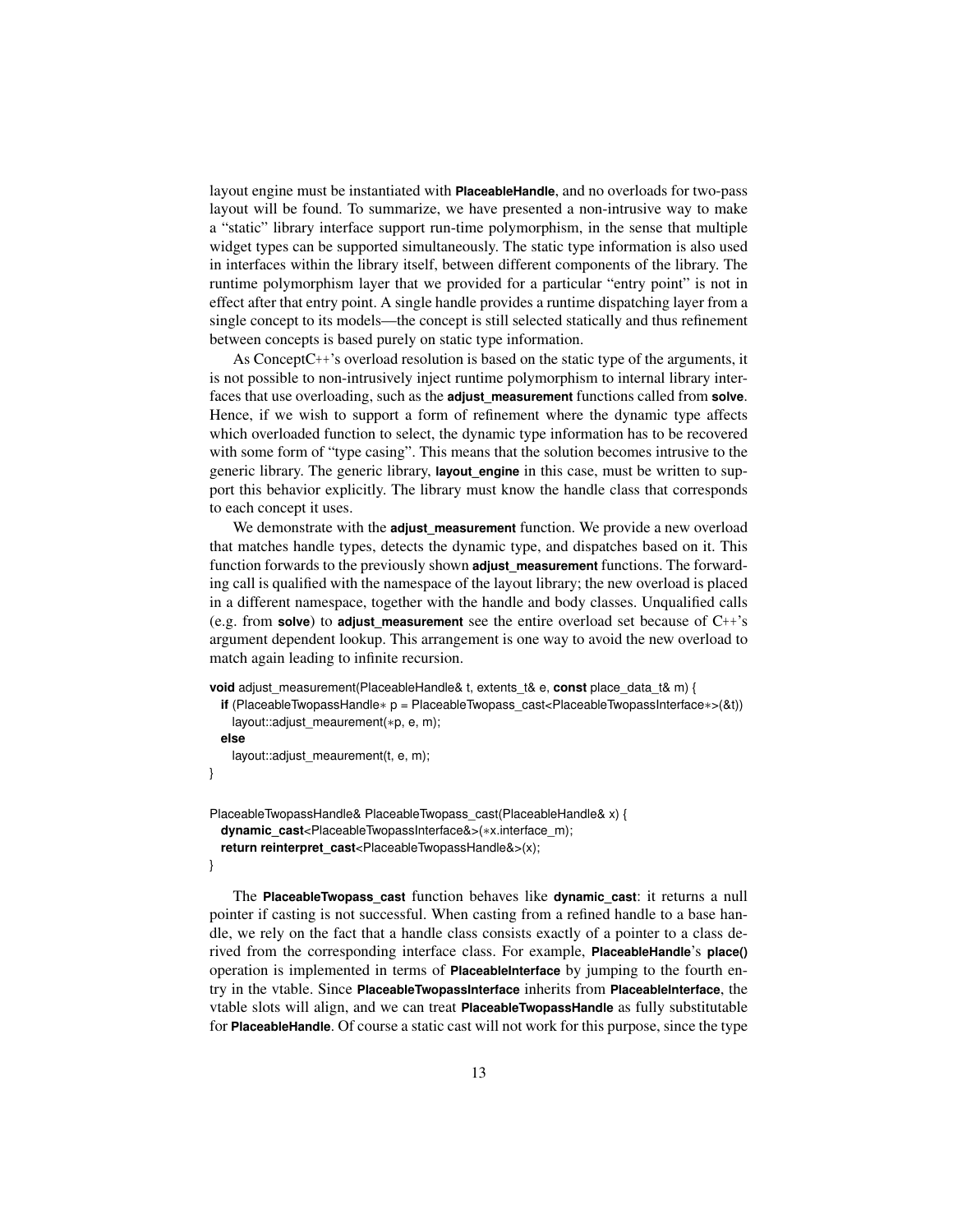system cannot verify this layout compatibility; here, we know by construction that the cast is safe.

A cast from a base handle to a refined handle will only succeed if the dynamic type of the base handle's Interface object is a derived from the refined handle's Interface type. Thanks to the requirement that refined interfaces must inherit from base interfaces, we can employ **dynamic\_cast** to determine whether this type requirement is satisfied. We implement multiple forms of **poly\_cast**, corresponding tho those offered by to **dynamic\_cast**: a reference form which throws when attempting a downcast to an inappropriate type, and a pointer form which returns **NULL** upon such failure.

# 3.3 The small-object optimization

In the sections above, we demonstrated how to construct polymorphic value objects, with the help of the **PlaceableHandle**, **PlaceableInterface**, and **PlaceableImplementation** classes. Under the hood, we employed inheritance techniques from object-oriented design in a traditional manner. In particular, **PlaceableHandle** allocates the body class on the heap using operator **new**. This section presents an optimization that avoids heap allocations entirely when certain conditions are met. We refer to this optimization as the small-object optimization. For earlier work in this area see [23].

In small-object optimization we maintain a small buffer in the **PlaceableHandle** itself, in which small **PlaceableImplementation<T>** objects can be stored directly. Space is allocated from the free store only for objects too large to fit into this buffer. Also, types that do not have a non-throwing default constructor must use free store.

We encapsulate the "local" (small objects stored in the handle) and "remote" (for heap-allocated objects) storage policies in the class templates shown in Figure 6 the former in **PlaceableStateLocal**, the latter in **PlaceableStateRemote**. We modify the **PlaceableImplementation** class to inherit from one of these classes according to whether the criteria for the small-object optimization are met or not. The **choose\_storage** metafunction, in Figure 7, carries out this selection based on the size of the stored object.

In the case of a small object, we do not need the pointer (**interface** m member in Figure 3) from the handle class to the implementation class, since the implementation object resides in the handle's buffer (the **data\_m** member). Alternatively, for large objects stored on the heap, the **data\_m** buffer can store the pointer to the heap allocated implementation object. To uniformly access the interface object regardless of how it is stored we encapsulate access in **PlaceableHandle** as shown below. (The rest of the changes to **PlaceableHandle** are straightforward, see Figure 8).

**typedef double** storage\_t[2];

```
struct PlaceableHandle {
```
...

PlaceableInterface& interface\_ref() { **return static\_cast**<PlaceableInterface>(storage()); } **const** PlaceableInterface& interface\_ref() **const** { **return static\_cast**<**const** PlaceableInterface >(storage()); } **void** storage() { **return** &data\_m; } **const void** storage() **const** { **return** &data\_m; } storage\_t data\_m; ...

14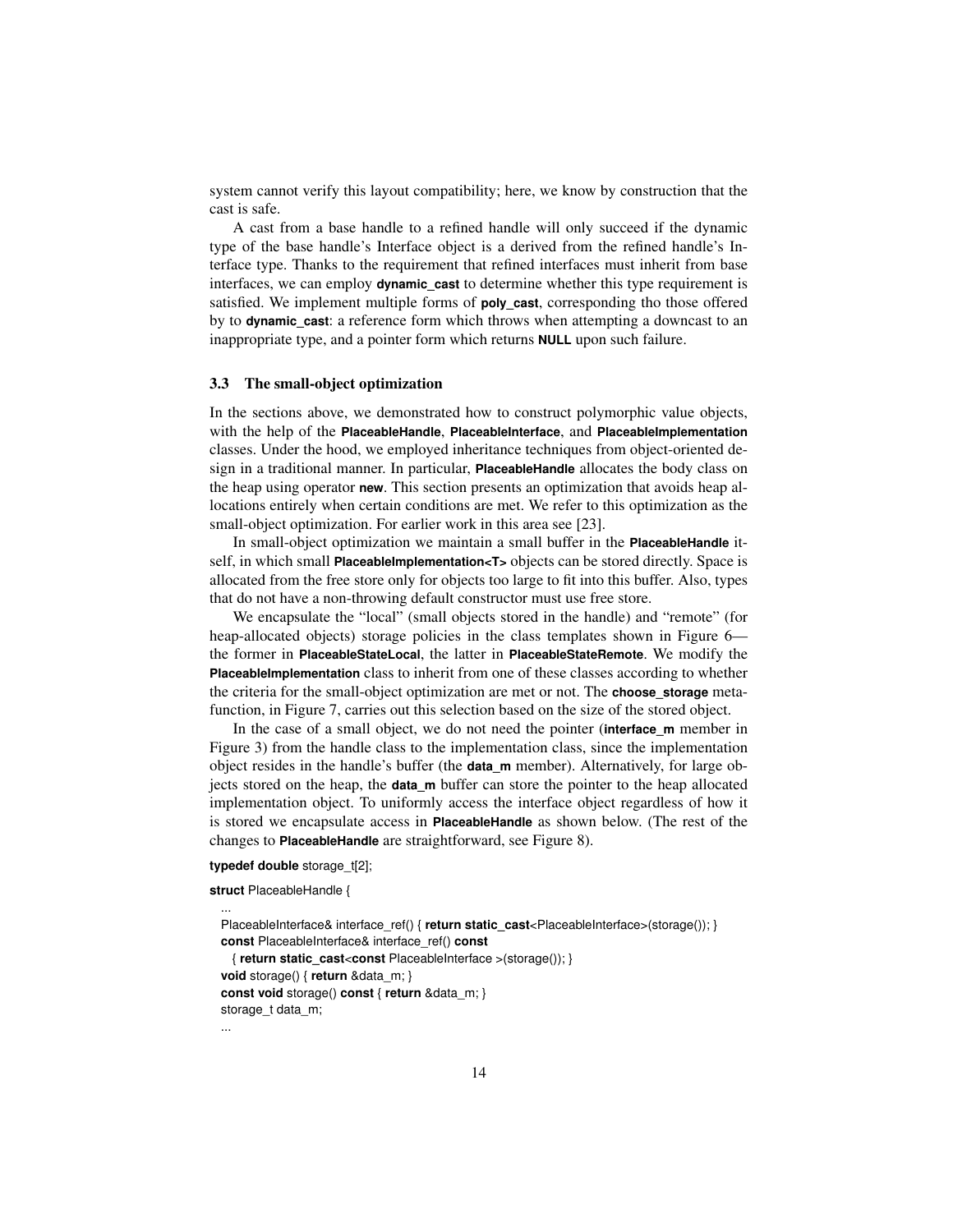```
template <typename T>
struct PlaceableStateLocal : PlaceableInterface {
 typedef T value_type;
  void assign(const PlaceableInterface& x) ;
  const value_type& get() const { return value_m; }
  value_type& get() { return value_m; }
 PlaceableStateLocal() {}
  explicit PlaceableStateLocal(const value_type& x) : value_m(x) {}
  T value_m;
};
template <typename T>
struct PlaceableStateRemote : PlaceableInterface {
  typedef T value_type;
  void assign(const PlaceableInterface& x);
  const value_type& get() const { return ∗value_ptr_m; }
 value_type& get() { return *value_ptr_m; }
  PlaceableStateRemote() : value_ptr_m(NULL) {}
  explicit PlaceableStateRemote(const value_type& x) { value_ptr_m = new value_type(x); }
  ~PlaceableStateRemote() { delete value_ptr_m; }
  T∗ value_ptr_m;
```

```
};
```
Fig. 6. The small-object optimization: storage policy classes.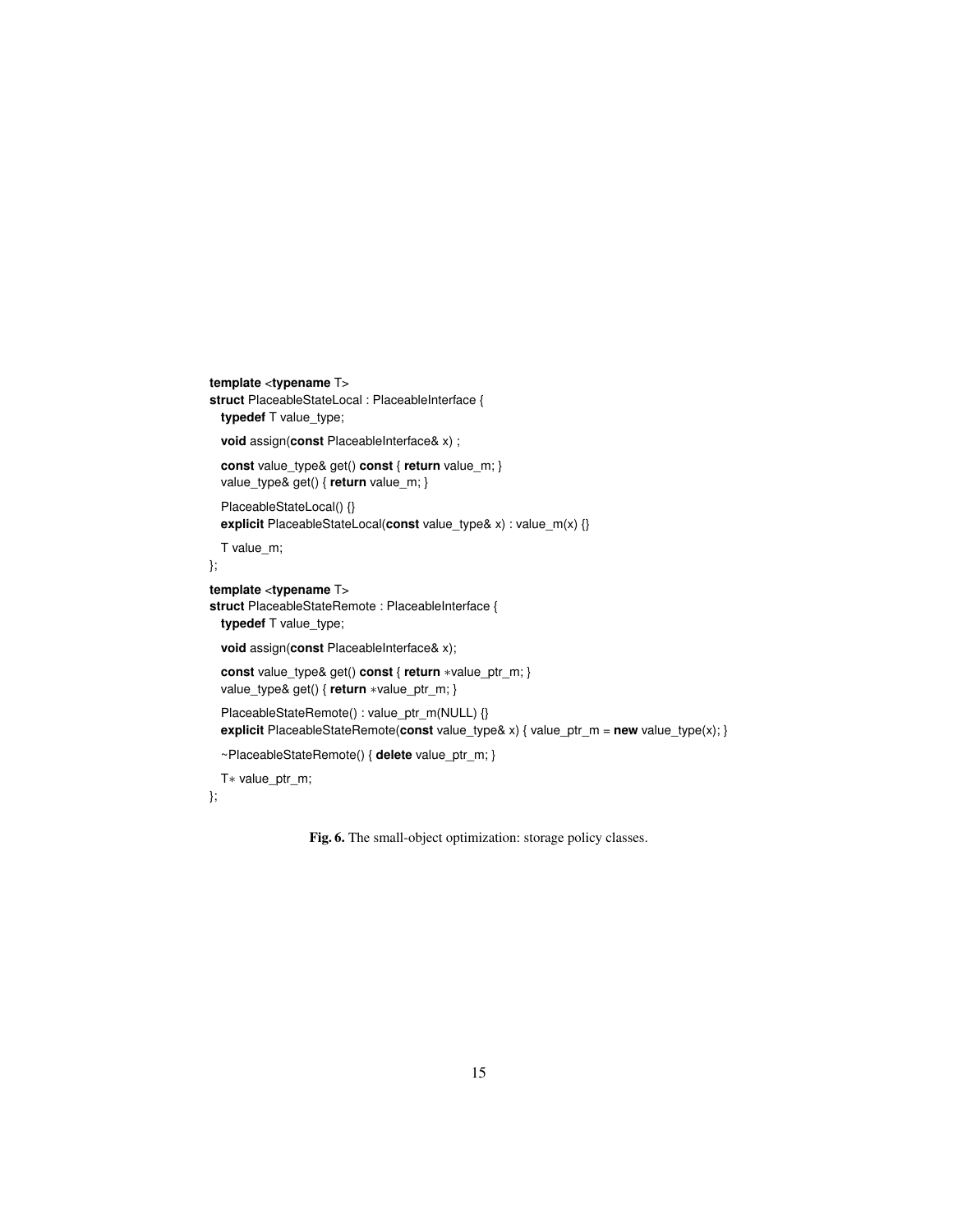By a the same token, we can no longer assume that our concrete **Placeable** object is accessible as **placeable\_m** inside of **PlaceableImplementation**. Instead we modify **PlaceableImplementation** as in Figure 7 to use use the **get** member function inherited from its base storage class. Then, for example, the **measure** function becomes:

#### **template** <**typename** T>

struct PlaceableImplementation : choose\_storage\_type<T>::type {

**void** measure(extents\_t& result) { Placeable<T>::measure(**this**−>get(), result); }

... };

...

The constructors, destructor, and clone function are also impacted by the two different storage policies. For example, the **clone** call is modified to use the *placement* form of the **new** operator, placing the result in the storage provided by the **PlaceableHandle** class.

After applying the small-object optimization, we are left with the arrangement of classes shown in UML in Figure 9.

#### 3.4 Commonality/Variability Analysis

The final stage of our development is to perform a commonality/variability analysis, then to factor the common portions of our code away from the specific details of **Placeable**, to produce the outline of a generic non-intrusive, value-based runtime polymorphic library, **poly<>**.

The starting point is the arrangement of classes in Figure 9. We transform the **Placeable**-specific artifacts into the outline of the **poly<>** library, by splitting the *interface*, *implementation*, and *handle* classes into **Placeable**-independent and **Placeable**specific pieces, parameterizing classes and introducing classes as needed. We begin with **PlaceableInterface**.

The **PlaceableInterface** specified the **measure**, **place**, **clone**, **assign**, and destructor operations. Only the first two of those are **Placeable**-specific, leading to a new version of **PlaceableInterface** with only those two functions. We introduce a new class template, **poly\_interface**, which inherits from two classes: from its template parameter, in our case **PlaceableInterface**, and from a new interface, **value\_interface**, containing the **Placeable**independent operations **clone(), assign()**, and the virtual destructor, as shown below:

```
struct PlaceableInterface {
```

```
virtual void measure(extents t& result) = 0;
  virtual void place(const place_data_t& place_data) = 0;
};
struct value interface {
 virtual value_interface∗ clone(void∗) const = 0;
  virtual void assign(const value_interface& x) = 0;
  virtual ~value_interface() {}
  ...
```
};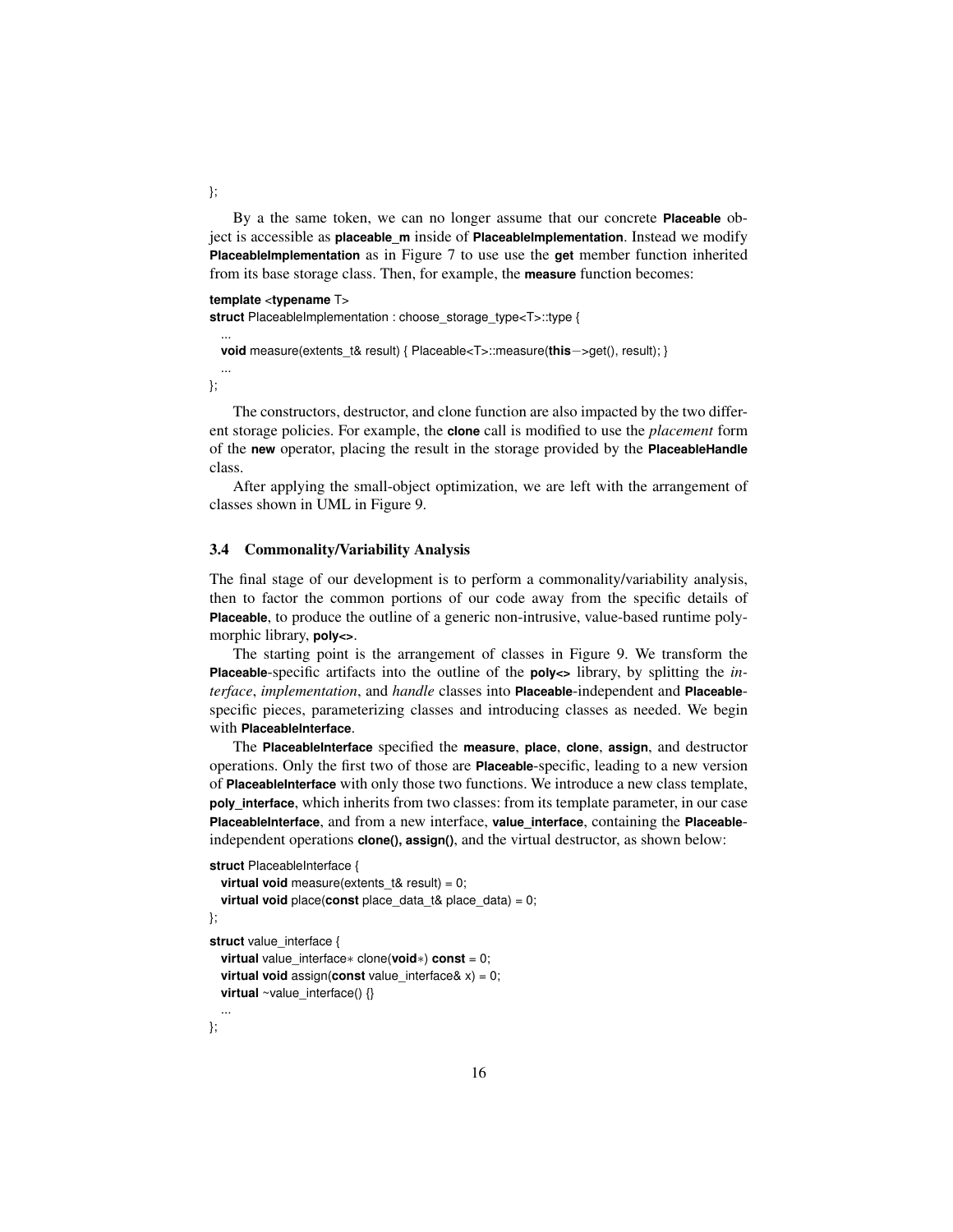```
typedef double storage_t[2]; // 8 bytes for vtable ptrs, 8 bytes for storage.
template<typename T, int N=sizeof(storage_t)>
struct is_small {
  enum { value = sizeof(T) \leq N &&
           std::has_nothrow_constructor<typename T::value_type>::value };
};
template <typename ConcreteType>
struct choose_storage_type :
  boost::mpl::if_<is_small<PlaceableStateLocal<ConcreteType> >,
                  PlaceableStateLocal<ConcreteType>,
                 PlaceableStateRemote<ConcreteType> > {};
struct PlaceableInterface {
  ...
  virtual PlaceableInterface∗ clone(void∗ storage) const = 0;
  ...
}
template <typename T>
struct PlaceableImplementation : choose_storage_type<T>::type {
  typedef typename choose_storage_type<T>::type storage_type;
  void measure(extents_t& result) { Placeable<T>::measure(this−>get(), result); }
  void place(const place_data_t& place_data)
    { Placeable<T>::place(this−>get(), place_data); }
  PlaceableImplementation∗ clone(void∗ storage) const
    { return new (storage) PlaceableImplementation(this−>get()); }
  PlaceableImplementation(const T& x) : storage_type(x) {}
  PlaceableImplementation() : storage_type() {};
};
```
Fig. 7. The small-object optimization: Interface and Implementation. **PlaceableInterface** is unchanged except for the clone function that now needs a parameter to indicate where to clone the object.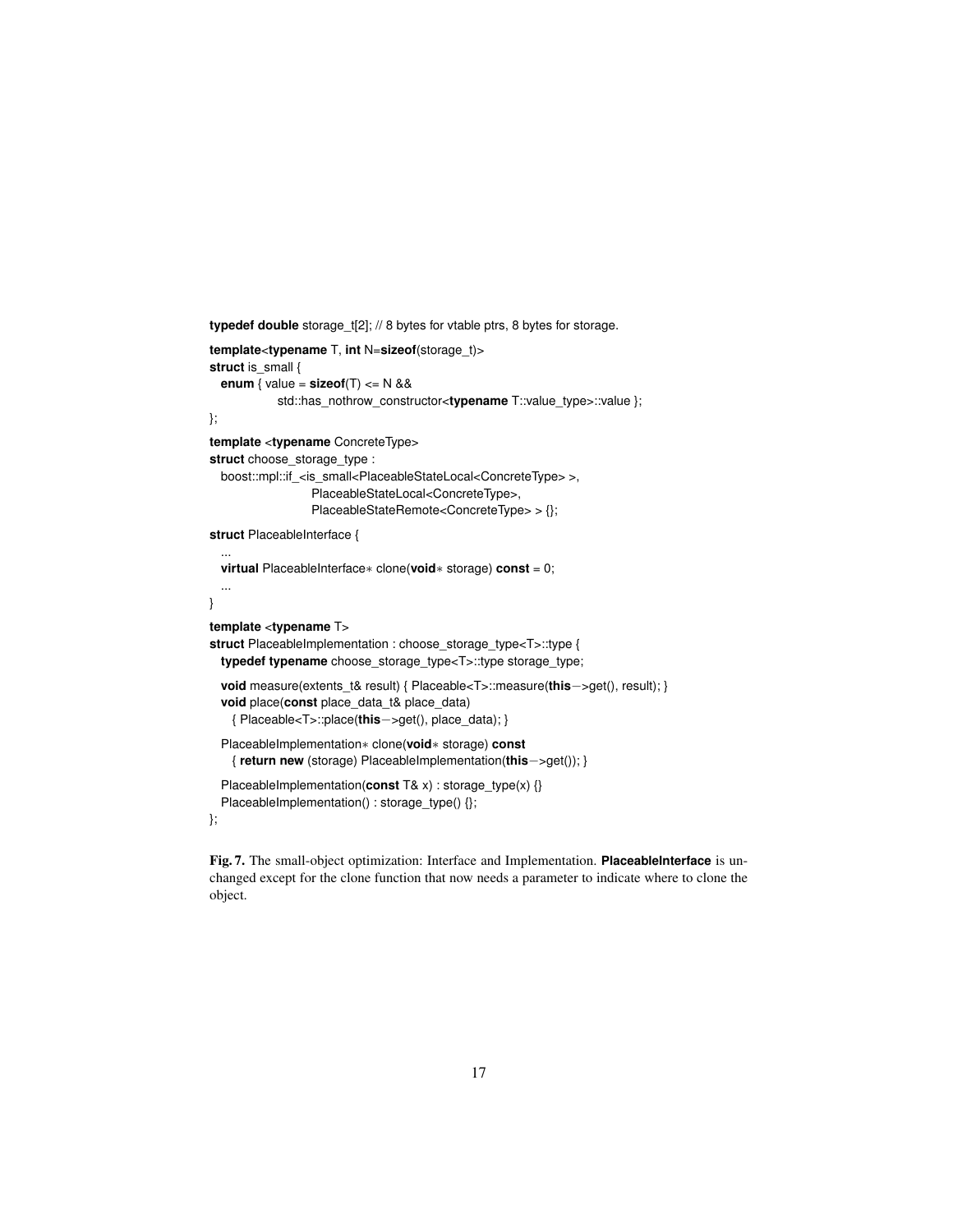```
struct PlaceableHandle {
 void measure(extents_t& result) { interface_ref().measure(result); }
 void place(const place_data_t& place_data) { interface_ref().place(place_data); }
 PlaceableHandle(const PlaceableHandle& x) { x.interface_ref().clone(storage()); }
 ~PlaceableHandle() { interface_ref().~PlaceableInterface(); }
 template <Placeable T>
 explicit PlaceableHandle(const T& x) {
   new (storage()) PlaceableImplementation<T>(x);
 }
 PlaceableHandle& operator=(const PlaceableHandle& x) {
   if (x.type_info() == type_info())
     interface_ref().assign(x.interface_ref());
   else {
     interface_ref().~PlaceableInterface();
     x.interface_ref().clone(storage());
   }
   return ∗this;
 }
 PlaceableInterface& interface_ref()
   { return ∗static_cast<PlaceableInterface∗>(storage()); }
 const PlaceableInterface& interface_ref() const
   { return ∗static_cast<const PlaceableInterface ∗>(storage()); }
 void∗ storage() { return &data_m; }
 const void∗ storage() const { return &data_m; }
 storage_t data_m;
```

```
};
```

```
Fig. 8. The small-object optimization: Handle.
```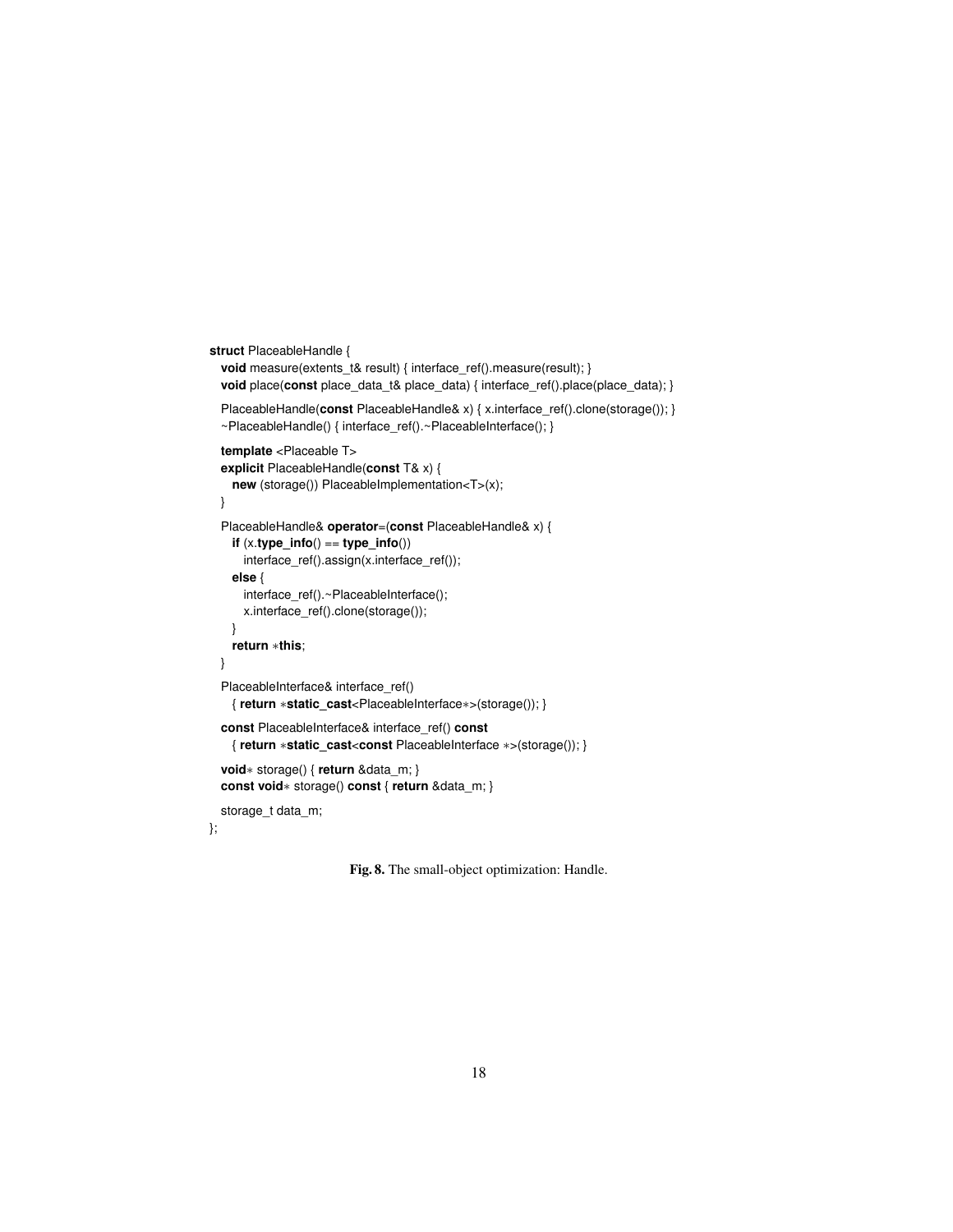

Fig. 9. UML static structure diagram for the **Placeable** wrapper class with the small-object optimization

```
template <typename I> // Here I will be PlaceableInterface
struct poly_interface : value_interface, I {
 typedef interface_type I;
};
```
The handle class can now refer to an instantiation of the **poly\_interface** class template as **poly\_interface<PlaceableInterface>**, instead of the **Placeable**-specific **PlaceableInterface**.

The local and remote storage classes in Figure 9 were only **Placeable**-specific in as much as they inherited from **PlaceableInterface**. We can remove this specificity by employing parametrized inheritance—we add a template parameter for the interface class from which they are to inherit:

```
template <typename T, typename Interface>
struct poly_state_local : poly_interface<Interface> {
  typedef T value_type;
  typedef Interface interface type;
  ...
};
template <typename T, typename Interface>
struct poly_state_remote : poly_interface<Interface> {
 typedef T value_type;
  typedef Interface interface_type;
```
};

...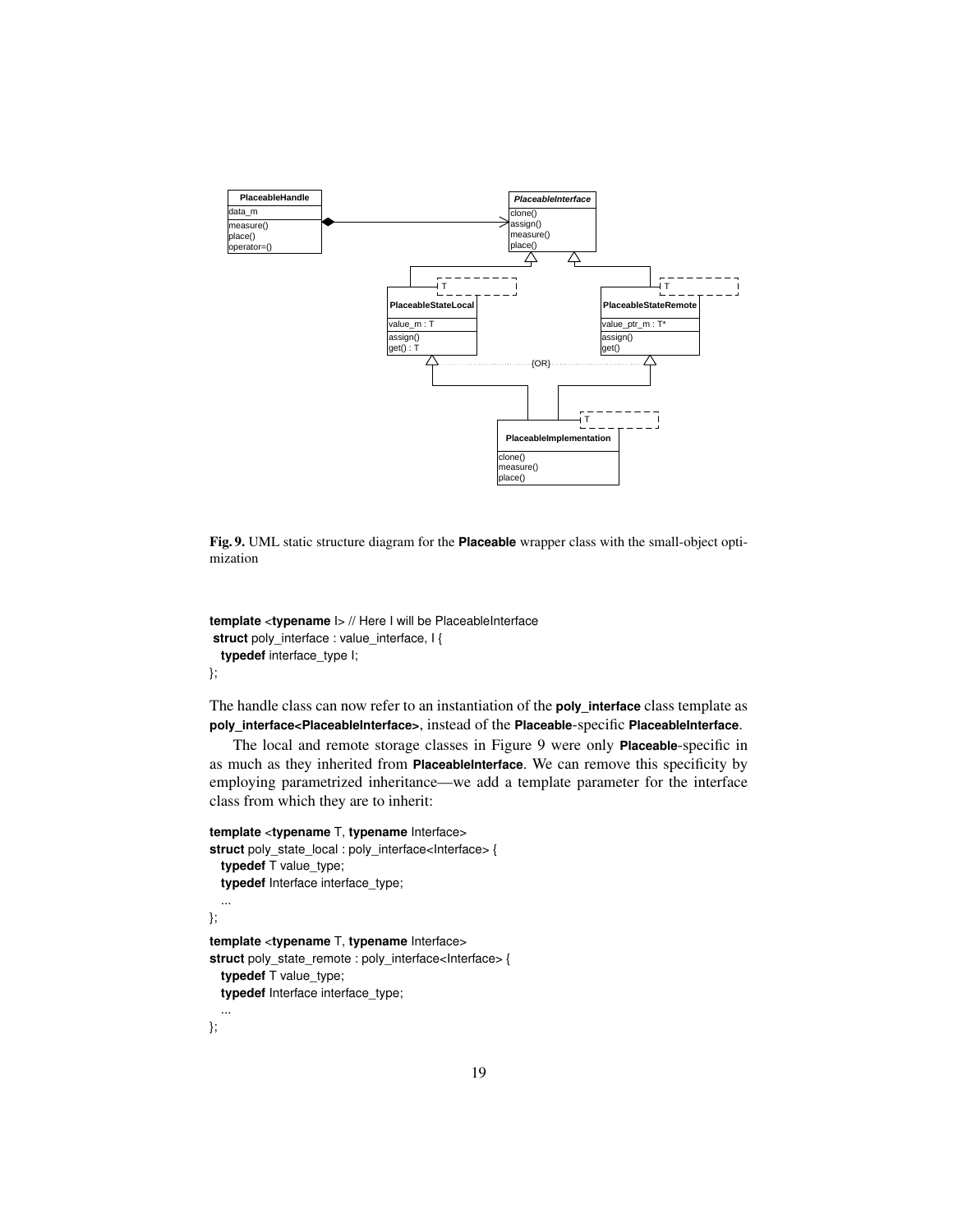We omit the unchanged bodies of the storage class templates.

Having removed application-specific code from the interface and storage classes, we next focus on the implementation class. The **poly\_implementation** class below implements the **clone** function, instead of requiring that from the **PlaceableImplementation** class.

```
template <typename Implementation>
```

```
struct poly implementation : Implementation {
   typedef typename Implementation::value_type value_type;
   typedef typename Implementation::interface_type interface_type;
   poly_implementation(const value_type& x) : Implementation(x){ }
   poly_instance(): Implementation() { }
   value_interface∗ clone(void∗ storage) const
     { return new (storage) poly_implementation(this−>get()); }
```
};

Finally, we turn our attention to refactoring the **PlaceableHandle** class, which comprises **Placeable**-specific delegating functions, a storage buffer and protocol for accessing it, and construction, assignment and destruction protocol. As with our other artifacts, we factor out the **Placeable**-specific delegating functions into a new class, **placeable** in Figure 11 (note the lower-case spelling), and a base class template, **poly\_base**, encapsulating the boilerplate functionality, in Figure 10.

We now wrap the handle in a final layer to be able to refactor **PlaceableTwopass\_cast** as **poly\_cast**:

```
template <class UserConceptRep>
class poly : public UserConceptRep {
public:
 template <typename T> explicit poly(const T& s) : UserConceptRep(s) {}
};
template <typename T, typename U>
T poly_cast(poly<U>& x) {
 typedef typename boost::remove_reference<T>::type target_type;
 typedef typename target_type::Interface target_interface_type;
 if(!x.template is_dynamic_convertible_to<target_interface_type>())
   throw bad_cast(typeid(poly<U>), typeid(T));
 return reinterpret_cast<T>(x);
}
```
This completes are description of the structure of the **poly** library. With our library, programmers wishing to create runtime polymorphic value wrappers must complete three tasks. For example, three responsibilities must be carried out in order for the library to generate the **Placeable**-related classes which we wrote by hand above. The wrapper-author must provide the **placeable** class containing **Placeable**-specific delegation routines, as in Figure 11. They must also supply the **PlaceableInterface** class, as in the beginning of this section, and the **PlaceableImplementation** class template. Once these tasks have been carried out, the wrapper class is available as **poly<placeable>**.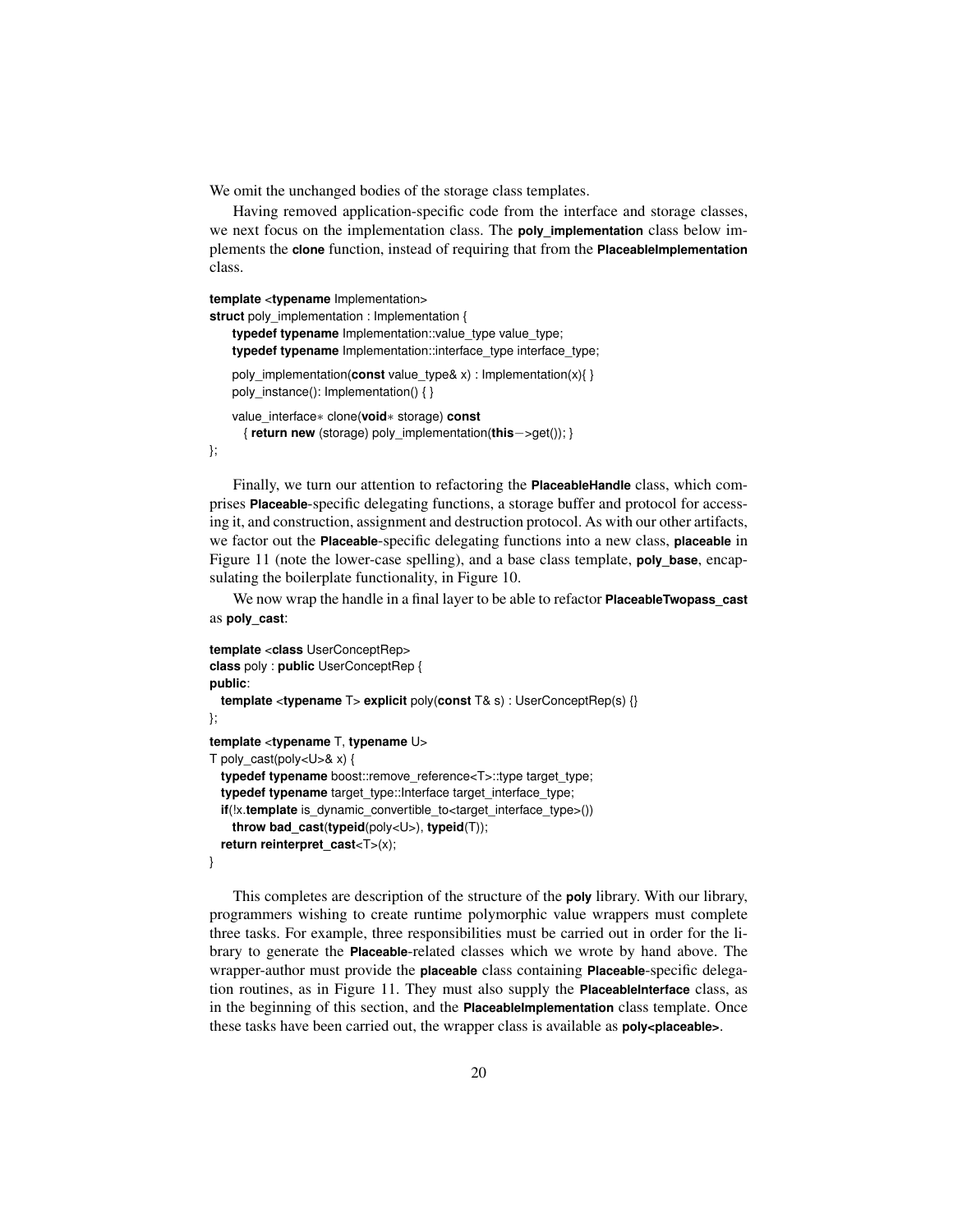```
template <typename I, template <typename> class Instance>
struct poly_base {
   template <typename T, template <typename> class U>
   friend struct poly_base;
   typedef poly_interface<I> interface_type;
   typedef I Interface;
   // Construct from value type
   template <typename T>
   explicit poly_base(const T& x,
                    typename std::disable_if<std::is_base_of<poly_base, T> >::type∗ = 0);
   // Construct from related interface (may throw on downcast)
   template <typename J, template <typename> class K>
   explicit poly_base(const poly_base<J, K>& x,
       typename std::enable_if<is_base_derived_or_same<I, J> >::type∗ dummy = 0);
   poly_base(const poly_base& x);
   friend inline void swap(poly_base& x, poly_base& y);
   poly_base& operator=(const poly_base& x);
   ~poly_base();
   template <typename J, template <typename> class K>
   static bool is dynamic convertible from(const poly base<J, K>& x);
   template <typename J>
   bool is_dynamic_convertible_to() const;
   const std::type_info& type_info() const;
   template <typename T> const T& cast() const;
   template <typename T> T& cast();
   template <typename T> bool cast(T& x) const;
   template <typename T> poly_base& assign(const T& x);
       // Assign from related (may throw if downcastisng)
   template <typename J, template <typename> class K>
   typename std::enable_if<is_base_derived_or_same<I, J> >::type
   assign(const poly_base<J, K>& x);
   const interface_type∗ operator−>() const;
   interface_type∗ operator−>();
   interface_type& interface_ref();
   const interface_type& interface_ref() const;
   void∗ storage();
   const void∗ storage() const;
   implementation::storage_t data_m;
```
};

Fig. 10. The **poly\_base** class template.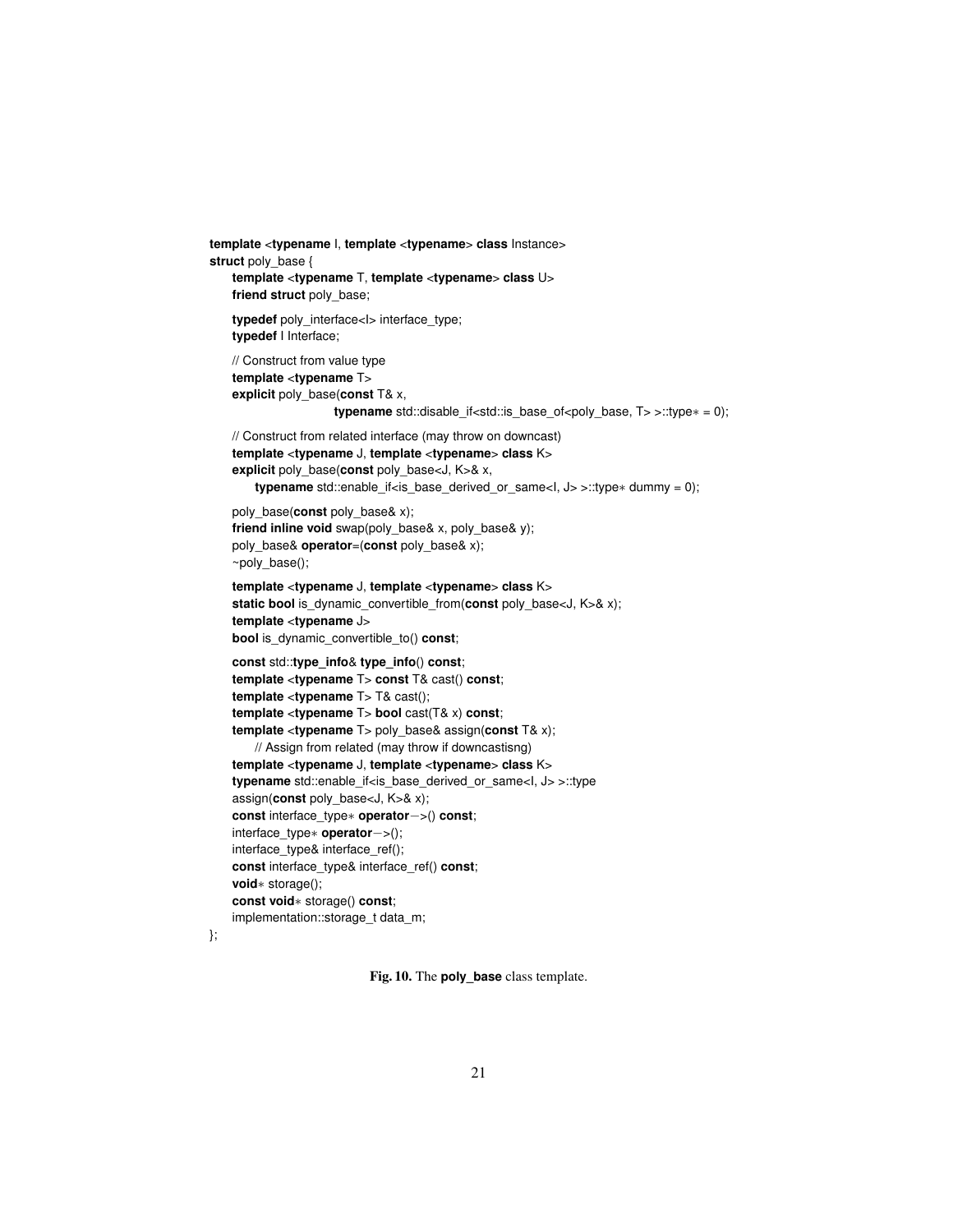**struct** placeable : **public** poly\_base<PlaceableInterface, PlaceableImplementation> { **template** <**typename** T>

**explicit** placeable(**const** T& s)

: poly\_base<poly\_placeable\_interface, poly\_placeable\_instance>(s) {}

**void** measure(extents\_t& result) { interface\_ref().measure(result); }

**void** place(**const** place\_data\_t& place\_data) { interface\_ref().place(place\_data); }

};

Fig. 11. The **placeable** class.

## 4 Discussion and Conclusions

Modern software applications development demands the ability to combine applicationspecific functionality with independently developed library modules from a variety of sources. Purely object-oriented libraries can be written to support multiple types that are unknown at compile-time (dynamic polymorphism). However, such libraries suffer from composability limitations, since they require that the types that are to extend the library (intrusively) inherit from particular abstract base classes. Generic libraries, on the other hand, are highly composable but offer no support for dynamic polymorphism. This paper described **poly<>**, a multi-paradigm library that gives programmers a means to support non-intrusive runtime polymorphism, parametrized by concept. We discussed the implementation of the library in stages, contrasting our techniques to other popular idioms in the generic programming, object-oriented programming, and the design patterns communities. We used these ideas to demonstrate how to create non-intrusive heterogeneous containers, and how to retroactively add runtime polymorphism to a templated interface of a generic library. The full version of a **poly<>** library, similar to the version discussed in this paper, can be found at http://opensource.adobe.com. That version is C++ 2003 compatible, and thus uses various library techniques to emulate concepts.

The notion of heterogeneous containers of polymorphic value types has been approached by others. The **any** library [12, 13] enables a similar encapsulation of value types: when wrapped inside the **any** class template, values of varying types can be handled uniformly. The **any** library, however, does not support directly operating with values wrapped in **any**—to apply an operation to such a value, it is necessary to first unwrap the value and explicitly recover its type. Our **poly<>** library is parametrized over the concept/interface that the wrapped values must support. In other words, if **empty** is an empty interface, **poly<empty>** corresponds to **any**. Nasonov's *dynamic any* library [20] resembles our **poly**, but takes each allowed operation signature as a distinct template parameter. Neither any nor dynamic any handle the analogue of concept refinement. Our **poly<>** is essentially a type constructor for defining existential types [17], where the hidden type is constrained to be a model of a particular concept. Haskell's "**forall**" construct serves a similar purpose: it allows the definition of types with a hidden part constrained to be a type belonging to a given type class, or classes.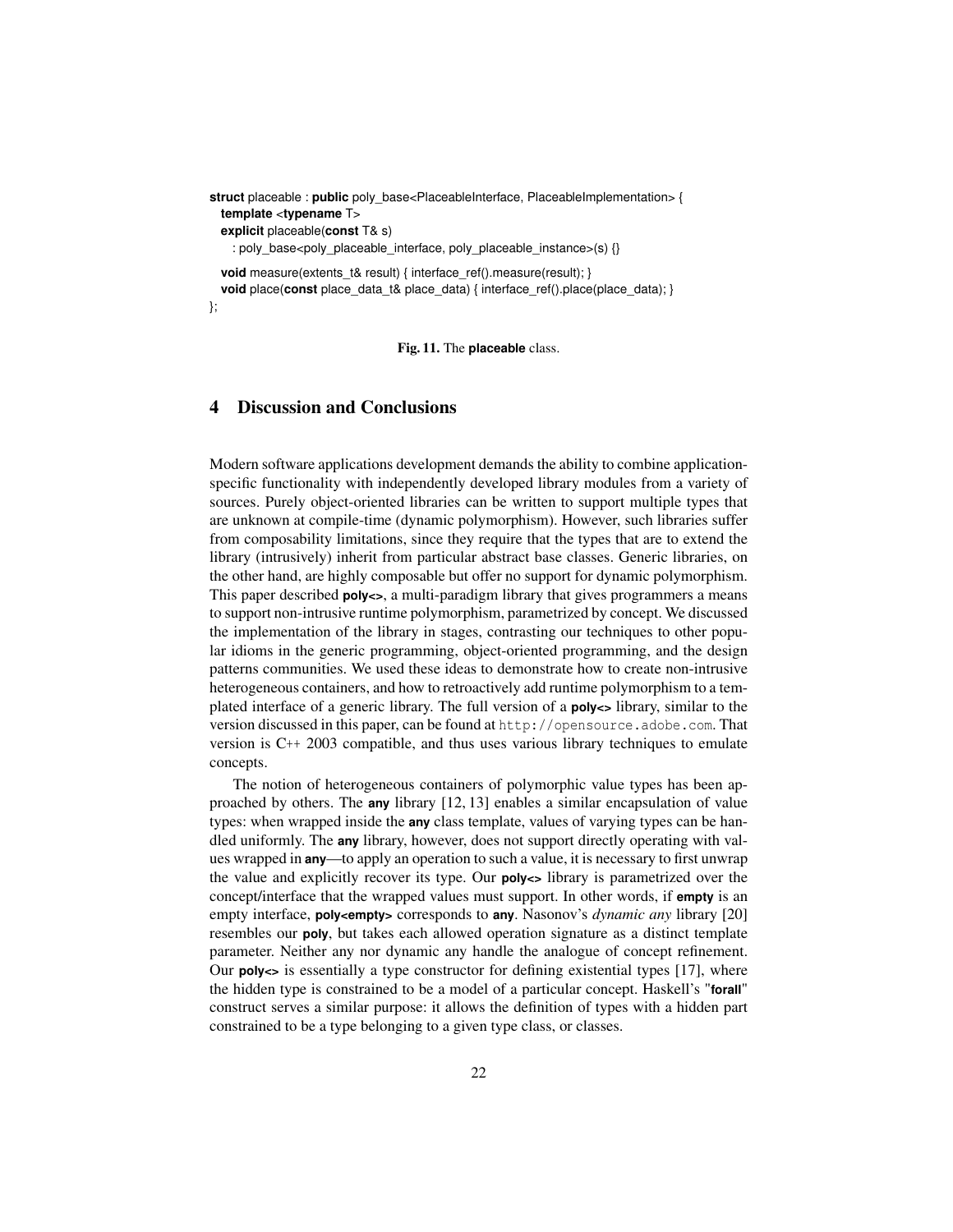Future work remains, to improve the integration of dynamic polymorphism to generic programming. ConceptC++ supports multi-parameter concepts. In this paper, however, we only discussed the dynamic representation of single parameter concepts. Allowing more than one parameter vary independently at run-time leads to ambiguity issues well-known in the context of multi-methods. Furthermore, generic algorithms often require certain relations between their argument types or between associated types—for example that the value types of two different iterator types are the same. The current framework does not support expressing such requirements at run-time.

Generic programming is a powerful paradigm supporting the creation of efficient, easily composed extensible libraries. Our goal has been to expand the applicability of generic programming beyond the domain of static polymorphism. We illustrated state of the art techniques for extending generic programming into the realm of dynamic polymorphism, borrowing from ConceptC++ concepts and concept maps, traditional generic programming interfaces, template metaprogramming, design patterns, and object-oriented design techniques. While the **poly<>** implementation is complex, its use can be made transparent to the end-user. The benefits, such as the ability to create non-intrusive heterogeneous containers, the improved control over lifetime and aliasing issues, and the transparent adaptation of statically polymorphic interfaces are substantial.

## References

- 1. Adobe Systems, Inc. *Adobe Source Library*, 2005. opensource.adobe.com.
- 2. P. An, A. Jula, S. Rus, S. Saunders, T. Smith, G. Tanase, N. Thomas, N. Amato, and L. Rauchwerger. STAPL: An adaptive, generic parallel C++ library. In *Languages and Compilers for Parallel Computing*, volume 2624 of *Lecture Notes in Computer Science*, pages 193–208. Springer, Aug. 2001.
- 3. Apple Inc. *Carbon API for Mac OS X*, 2007. developer.apple.com/carbon/.
- 4. M. H. Austern. *Generic programming and the STL: Using and extending the C++ Standard Template Library*. Professional Computing Series. Addison-Wesley Longman Publishing Co., Inc., Boston, MA, USA, 1998.
- 5. E. P. Becker. Working draft, standard for programming language C++. Technical Report N2009=06-0079, ISO/IEC JTC 1, Information Technology, Subcommittee SC 22, Programming Language C++, Apr. 2006.
- 6. L. Bourdev and H. Jin. *Generic Image Library*, 2006. opensource.adobe.com/gil.
- 7. J. C. Dehnert and A. Stepanov. Fundamentals of Generic Programming. In *Report of the Dagstuhl Seminar on Generic Programming*, volume 1766 of *Lecture Notes in Computer Science*, pages 1–11, Schloss Dagstuhl, Germany, April 1998.
- 8. A. Fabri, G.-J. Giezeman, L. Kettner, S. Schirra, and S. Schönherr. On the design of CGAL, a computational geometry algorithms library. *Software – Practice and Experience*, 30(11):1167–1202, 2000. Special Issue on Discrete Algorithm Engineering.
- 9. E. Gamma, R. Helm, R. Johnson, and J. Vlissides. *Design Patterns: Elements of Reusable Object-Oriented Software*. Addison-Wesley Publishing Co., New York, NY, USA, 1995.
- 10. D. Gregor, J. Järvi, J. Siek, B. Stroustrup, G. D. Reis, and A. Lumsdaine. Concepts: Linguistic support for generic programming in C++. In *Proceedings of the 2006 ACM SIGPLAN conference on Object-oriented programming, systems, languages, and applications (OOP-SLA '06)*, pages 291–310. ACM Press, October 2006.